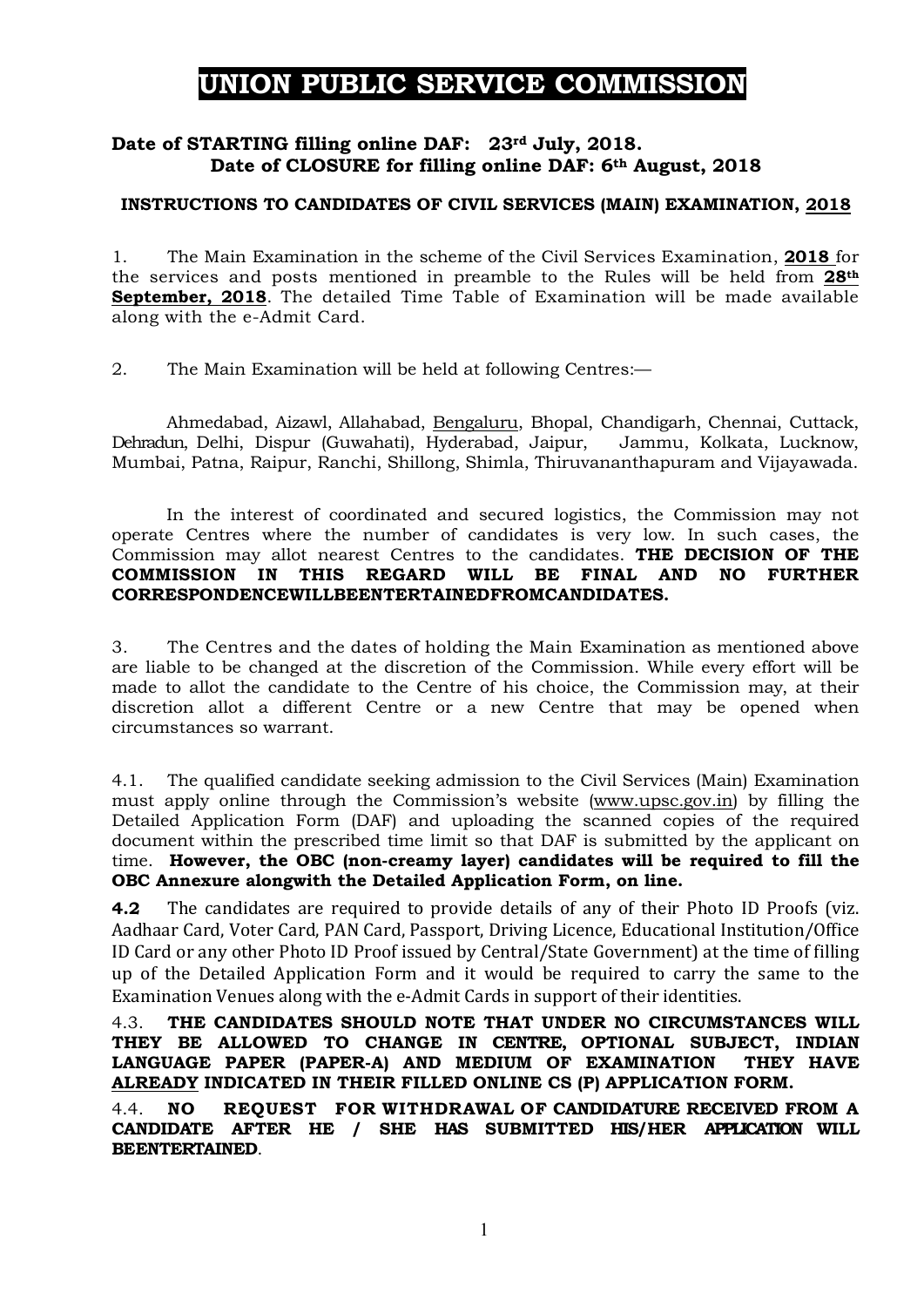Candidates applying (Except Female/SC/ST/PwBD candidates who are exempted from payment of fee) for Civil Services (Main) Examination are required to pay a fee of Rs.200/- (Rupees Two Hundred only) either by depositing the money in any Branch of SBI by cash, or by using Net Banking facility of SBI or by using Visa/Master/RuPayCredit/Debit card.

Applicants who opt for "Pay by Cash" mode should print the system generated Pay-in-slip during filling of payment mode of Detailed Application Form and deposit the fee at the counter of SBI Branch on the next working day only. "Pay by Cash" mode will be deactivated on 5<sup>th</sup> August, 2018 i.e. one day before the closing date; however applicants who have generated their Pay-in-Slip before it is deactivated may pay at the counter of SBI Branch during banking hours on the closing date. Such applicants who are unable to pay by cash on the closing date i.e. during banking hours at SBI Branch, for reasons, whatsoever, even if holding valid pay-in-slip will have no other offline option but to opt for available Online Debit/Credit Card or Internet Banking payment mode on the closing date i.e. till 1800 hours of 6th August, 2018.

For the applicants in whose case payments details have not been received from the bank, they will be treated as fictitious payment cases and a list of all such applicants shall be made available on the Commission's website within two weeks after the last day of submission of Online Detailed Application Form. These applicants shall also be intimated through e-mail to submit copy of proof of their payment to the Commission at the address mentioned in the e-mail. The applicant shall be required to submit the proof within 10 days from the date of such communication either by hand or by speed post to the Commission. In case, no response is received from the applicants, THEIR APPLICATIONS SHALL BE SUMMARILY REJECTED AND NO FURTHER CORRESPONDENCE SHALL BE ENTERTAINED IN THIS REGARD.

All female candidates and candidates belonging to Scheduled Castes/Scheduled Tribes/ Persons with Benchmark Disability categories are not required to pay any fee. No fee exemption is, however, available to OBC candidates and they are required to pay the full prescribed fee.

Persons with Benchmark Disability are exempted from the payment of fee, provided they are otherwise eligible for appointment to the Services/Posts to be filled on the results of this examination on the basis of the standards of medical fitness for these Services/Posts (including any concessions specifically extended to the Persons with Benchmark Disability). A candidate belonging to Persons with Benchmark Disability category claiming age relaxation/fee concession will be required to upload along with his/her Detailed Application Form scanned Certificate of Disability from a Government Hospital/Medical Board in support of his/her claim of belonging to Persons with Benchmark Disability Category as per norms.

NOTE I: NOTWITHSTANDING THE AFORESAID PROVISION FOR AGE RELAXATION/FEE EXEMPTION, A CANDIDATE BELONGING TO PERSONS WITH BENCHMARK CATEGORY WILL BE CONSIDERED TO BE ELIGIBLE FOR APPOINTMENT ONLY IF HE/SHE (AFTER SUCH PHYSICAL EXAMINATION AS THE GOVERNMENT OR THE APPOINTING AUTHORITY, AS THE CASE MAY BE, MAY PRESCRIBE) IS FOUND TO SATISFY THE REQUIREMENTS OF PHYSICAL AND MEDICAL STANDARDS FOR THE CONCERNED SERVICES/POSTS TO BE ALLOCATED TO CANDIDATES BELONGING TO THE PERSONS WITH BENCHMARK CATEGORY BY THE GOVERNMENT.

NOTE II: APPLICATIONS WITHOUT THE PRESCRIBED FEE (UNLESS REMISSION OF FEE IS CLAIMED) SHALL BE SUMMARILY REJECTED.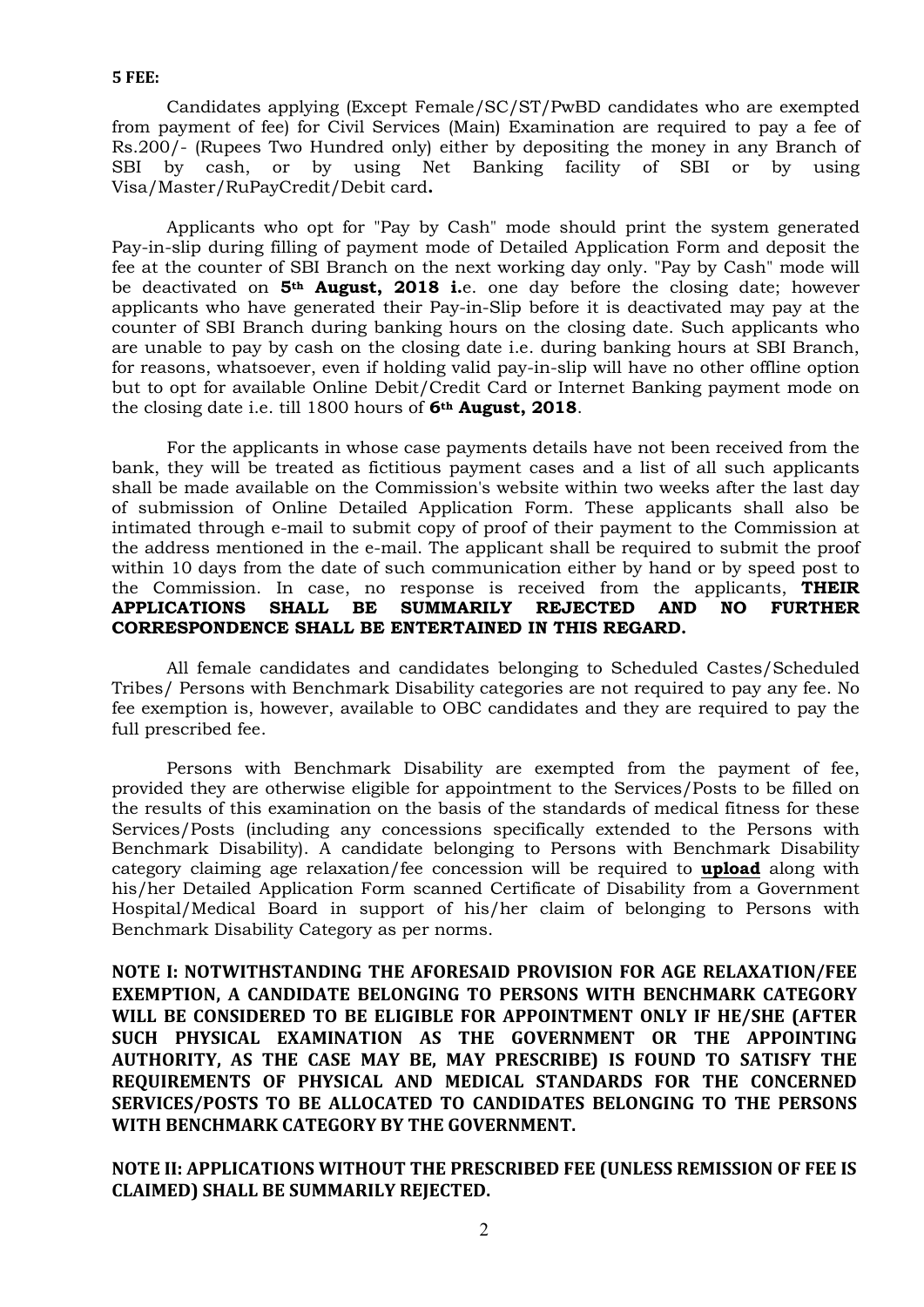#### NOTE III: FEE ONCE PAID SHALL NOT BE REFUNDED UNDER ANY CIRCUMSTANCES NOR CAN THE FEE BE HELD IN RESERVE FOR ANY OTHER EXAMINATION OR SELECTION.

6. Candidates are advised to read carefully the Rules of Civil Services Examination, 2018 which include the detailed scheme of the examination, as published in Part I – Section 1 of the Govt. of India Gazette of India (Extraordinary) dated  $7<sup>th</sup>$ February, 2018. THEY SHOULD NOTE THAT NO CORRESPONDENCE WILL BE ENTERTAINED BY THE COMMISSION FROM CANDIDATES TO CHANGE ANY OF THE ENTRIES MADE IN DAF.THEY SHOULD, THEREFORE, TAKE SPECIALCARE TO FILL UP THE APPLICATION FORM CORRECTLY. NO COLUMN OF THE APPLICATION FORM SHOULD BE LEFT BLANK.

7. If any candidate appears, —

(i) at a centre other than the one indicated by the Commission in his/her e-Admit Card; or

(ii) in an optional subject other than the one indicated by the Commission in his /her e-Admit Card; or

(iii) in an Indian language paper other than the one indicated by the Commission in his e-Admit Card.

PAPERS OF SUCH A CANDIDATE WILL NOT BE VALUED, AND THE CANDIDATURE WILL BE LIABLE TO BE CANCELLED.

7.1. The online submission of the DAF and the duly filled in OBC proforma (applicable for OBC non-creamy layer candidates) alongwith the uploaded documents will be acknowledged electronically by sending email by the Commission. Incomplete Detailed Online application or DAF and the online OBC Annexure which have not been submitted within prescribed time limit or is incorrectly filled in or gives wrong code numbers in any of the columns is liable to be rejected. The candidates must ensure that they upload all the requisite documents before finally submitting the DAF and the OBC proforma online. The candidate should contact the Commission, through email web-upsc@gov.in or 011-23385271 in case of any assistance regarding filling up the Detailed Application Form.

The e-admit cards will be uploaded in the Commission's website. The candidates should download the same and check it carefully to ensure that the particulars on the e-Admit Card are correct. In case, there is any mistake in the e-Admit Card, it should be brought to the notice of the Commission with a request to issue the correct e-Admit Card. Candidates may note that they will not be allowed to take the examination on the strength of e-Admit Card issued in respect of another candidate. No candidate will be allowed to take the examination without the e-admit card.

8. All the candidates who qualify for Personality Test/Interview on the basis of Result of Civil Services (Main) Examination, 2018 will be required to submit their Order of Preferences for Zone(s)/State(s) Cadre (for IAS/IPS) through an Addendum to the Detailed Application Form. This addendum to DAF will be made available to the qualified candidates of written examination of Civil Services (Main) Examination, 2018.

9. All the candidates who qualify for Personality Test/Interview on the basis of Result of Civil Services (Main) Examination, 2018 will be required to submit their Order of Preferences for Participating Services through an Addendum to the Detailed Application Form. This addendum to DAF will be made available to the qualified candidates of written examination of Civil Services (Main) Examination, 2018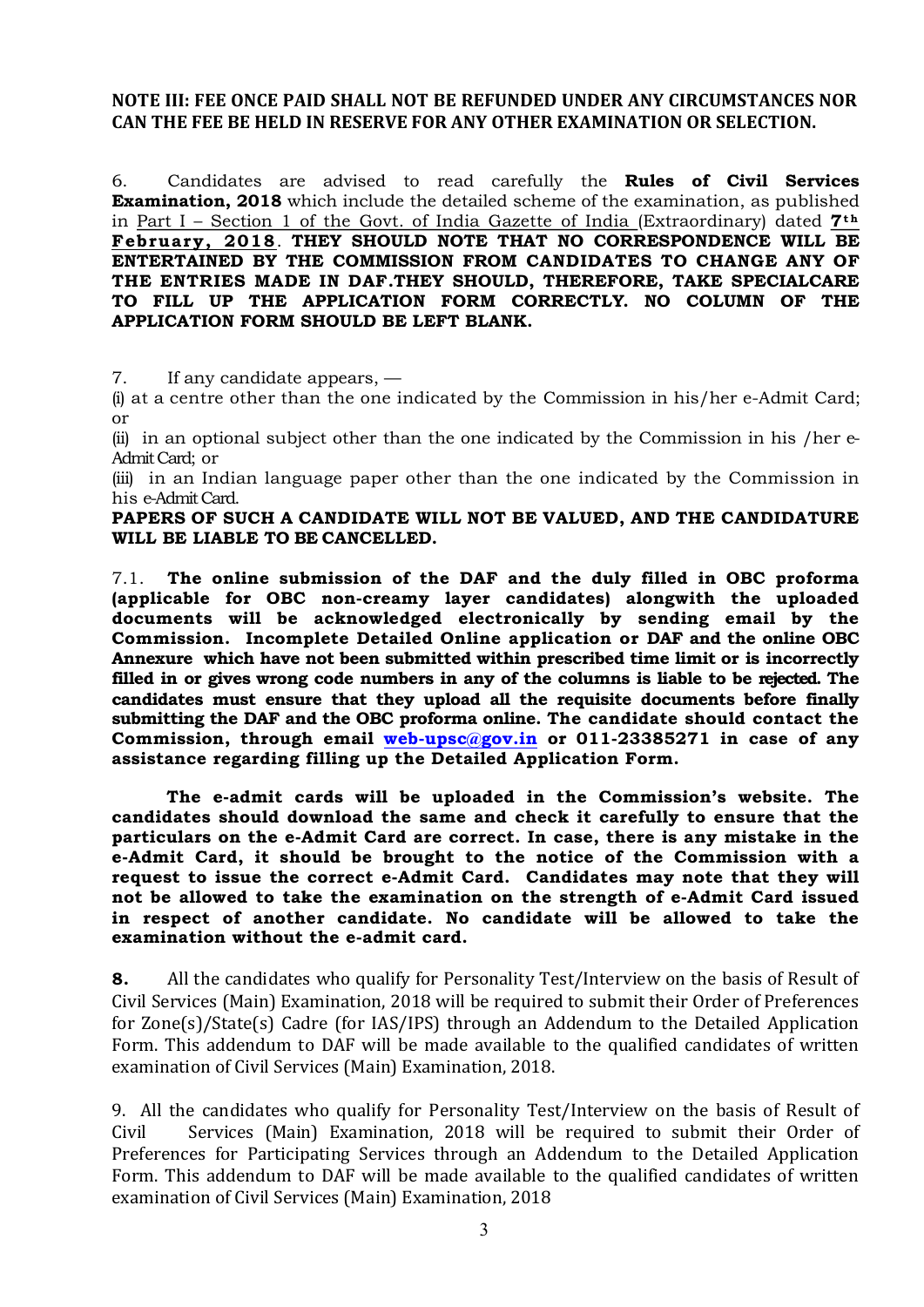10. The information earlier given by candidates in the application form for the Preliminary Examination will be cross-checked with the information given by them in the application form for the Main Examination. If there are any serious discrepancies, candidates are liable to be refused admission to the Main Examination in such cases.

The Roll No. of the candidate for the Main Examination will be the same as the Roll Number given to him/ her for the Preliminary Examination.

12. A candidate must **upload** along with DAF a scanned copy of the relevant certificate showing that he has one of the qualifications prescribed in Rule 7 of CSE Rules, 2018. The certificate uploaded must be one issued by the Competent Authority (i.e. University or other examining body) awarding the particular qualification. Attention is invited to Notes I and IV under Rule 7 of the Rules for the Civil Services Examination 2018. All candidates who are declared qualified by the Commission for taking the Civil Services (Main) Examination should require to upload the proof of passing the requisite **minimum educational qualification** along with their application for the Main Examination failing which such candidates will not be admitted to the Main Examination and their candidature will be cancelled. (Please refer Rule 7 of CSE Rules, 2018)

13. Persons in Government service whether in a permanent or temporary capacity or as work charged employees other than casual or daily rated employees or those serving under Public Enterprises are required to **upload** an undertaking (as in the Declaration in the Detailed Application Form) that they have informed in writing their Head of Office/ Department that they have applied for the Examination. Candidates should note that in case a communication is received from their employer by the Commission withholding permission to the candidates applying for/ appearing at the Examination, their applications will be liable to be rejected/candidature will be liable to be cancelled. (Please refer Rule 10 of CSE Rules, 2018)

#### The form of the Undertaking to be uploaded by the candidate:

| <b>UNDERTAKING'A'</b> (for Government Employees)<br>I have intimated my Head of Office / Department in writing on<br>applied for the Civil Services Examination, 2018.                                                                                                                                                                                                                                                                                                                                                                                                                                                                                                          | that I have |
|---------------------------------------------------------------------------------------------------------------------------------------------------------------------------------------------------------------------------------------------------------------------------------------------------------------------------------------------------------------------------------------------------------------------------------------------------------------------------------------------------------------------------------------------------------------------------------------------------------------------------------------------------------------------------------|-------------|
|                                                                                                                                                                                                                                                                                                                                                                                                                                                                                                                                                                                                                                                                                 | (Signature) |
| Name:                                                                                                                                                                                                                                                                                                                                                                                                                                                                                                                                                                                                                                                                           |             |
| Roll No.                                                                                                                                                                                                                                                                                                                                                                                                                                                                                                                                                                                                                                                                        |             |
|                                                                                                                                                                                                                                                                                                                                                                                                                                                                                                                                                                                                                                                                                 |             |
| NOTE: All candidates in Government service, whether in a permanent or in temporary capacity or<br>as work charged employee, other than casual or daily rated employees or those serving under<br>Public Enterprises will be required to submit an undertaking that they have informed in writing<br>their Head of Office/Department that they have applied for the Examination. Candidates should<br>note that in case a communication is received from their employer by the Commission<br>withholding permission to the candidates applying for appearing at the examination, their<br>applications will be liable to be rejected/candidature will be liable to be cancelled. |             |

14. A candidate appearing in the examination should also bring with him/ her to the examination hall extra copies of the photograph similar to the one uploaded in the application form.

15. A candidate who claims to belong to one of the Scheduled Castes/Scheduled Tribes or the Other Backward Classes(OBCs) should upload in support of his/her claim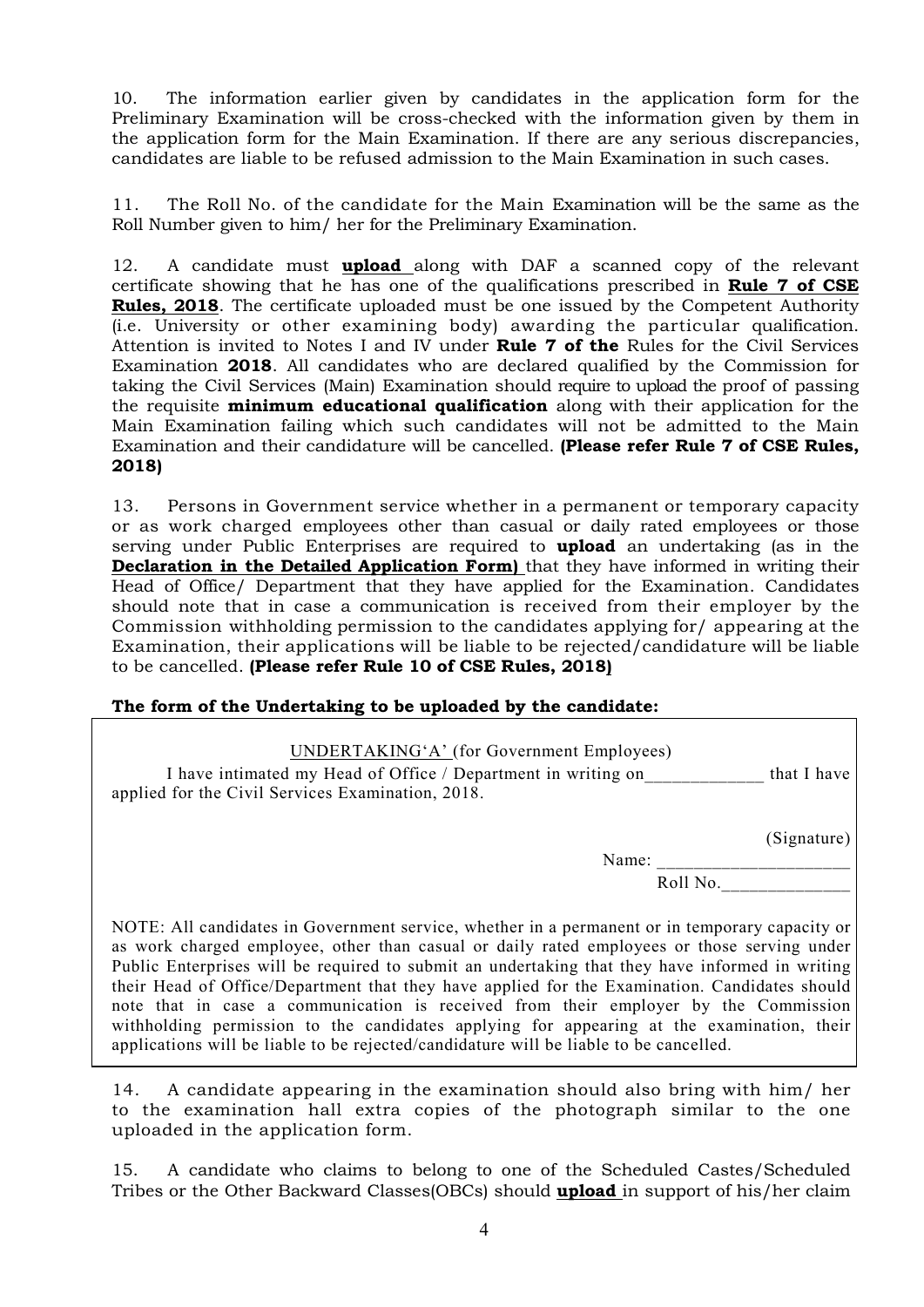a scanned copy of the certificate in the form given below from the District Officer or the Sub-Divisional Officer or any other Officer as indicated below, of the district in which his/ her parents (or surviving parent) ordinarily reside, who has been designated by the State Government concerned as competent to issue such a certificate. If both his/her parents are deceased, the officer signing the certificate should be of the district in which candidate himself/herself ordinarily resides otherwise than for the purpose of his/her own education.

Note l: Candidates should note that their SC/ST/OBC/PwBD/Ex-servicemen certificate should be earlier than the closing date of application for Civil Services (Preliminary) Examination, 2018 [i.e. prior to 06.03.2018] as prescribed in the Rule 24 of the rules for the examination.

Note 2: Candidates claiming to belong to OBCs should note that the name of their caste (including its spellings) as indicated in their certificates, should be exactly the same as published in the lists notified by the Central Government from time to time. A certificate containing any variation in the caste name will not be accepted.

Note 3: The OBC claim of a candidate will be determined in relation to the State (or part of the State) to which his father originally belongs. A candidate who has migrated from one State (or part of the State) to another should, therefore, produce an OBC certificate which should have been issued to him based on his father's OBC certificate from the State to which he (father) originally belongs.

Note 4: No change in the community status indicated by a candidate in his/her application form for the Civil Services (Preliminary) Examination will ordinarily be allowed by the Commission.

16. A candidate must upload with his/her application a scanned copy of certificate of age (indicating his date of birth) (Please refer Para regarding proof of Date of Birth below Note IV under Rule 6 of CSE Rules, 2018).

Note: The date of birth, accepted by the Commission is that entered in the Matriculation or Secondary School Leaving Certificate or in a certificate recognised by an Indian University as equivalent to Matriculation or in an extract from a Register of Matriculates maintained by a University which extract must be certified by the proper authority of the University or in the Higher Secondary or an equivalent examination certificate. These certificates are required to be submitted only at the time of applying for the Civil Services (Main) Examination. No other document relating to age like horoscopes, affidavits, birth extracts from Municipal Corporation, Service records and the like will be accepted. The expression Matriculation/Higher Secondary Examination Certificate in this part of the Instruction include the alternative certificates mentioned above.

17(i) A candidate claiming age-relaxation as a domicile of the State of Jammu and Kashmir should upload a scanned copy of the certificate from the District Magistrate in the State of Jammu and Kashmir within whose jurisdiction he had ordinarily resided or from any other authority designated in that behalf by the Government of Jammu and Kashmir to the effect that he had ordinarily been domiciled in the State of Jammu and Kashmir during the period from the 1st January,1980tothe31stdayofDecember,1989.

(ii) A candidate disabled while in the Defence Services claiming age concession should upload/produce certified copy of the certificate in the form prescribed below from the Director General Resettlement, Ministry of Defence to certify that he was disabled while in the Defence Services in operations during hostilities with any foreign country or in a disturbed area and released as a consequence thereof.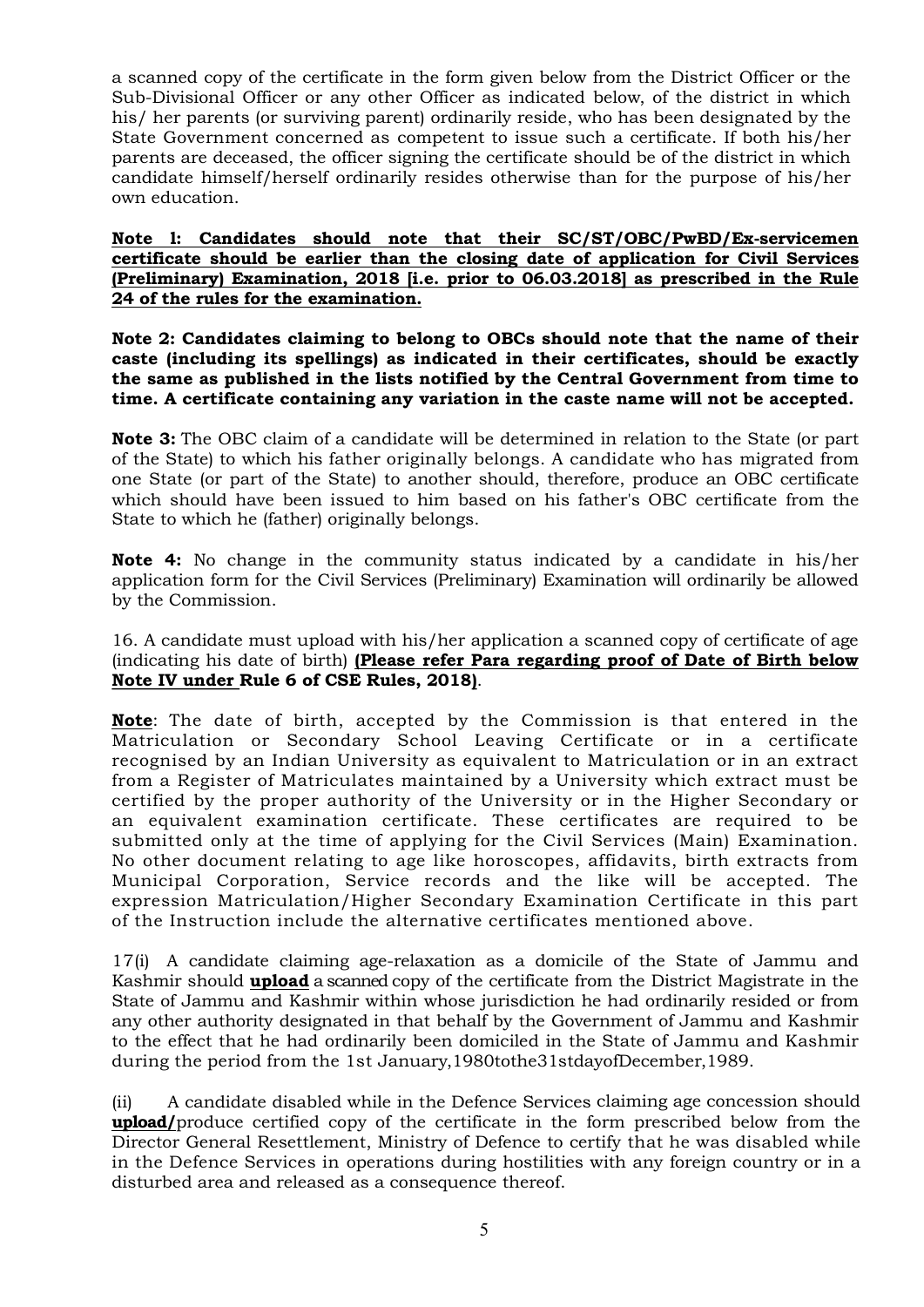#### THE FORM OF CERTIFICATE TO BE PRODUCED BY THE CANDIDATE-

Certified that rank No.\_\_\_\_\_\_\_\_\_ Shri \_\_\_\_\_\_\_\_\_\_\_\_\_\_\_\_\_\_\_\_\_\_\_\_\_ of Unit was disabled while in the Defence Services in operations during hostilities with a Foreign Country/in a disturbed area\* and was released as a result of such disability.

| Designation |  |
|-------------|--|
|             |  |

\*Strike out whichever is not applicable.

(iii)Ex-servicemen including Commissioned Officers and ECOs/SSCOs claiming age concession in terms of Rule  $6(b)(iv)$ or $6(b)(v)$ of the Rules for the Examination should produce an attested/certified copy of the certificate as applicable to them, in the form prescribed below, from the authority concerned.

(A)FORM OF CERTIFICATE APPLICABLE FOR RELEASED/RETIRED PERSONNEL.

It is certified that No. \_\_\_\_\_\_\_\_\_\_Rank\_\_\_\_\_\_\_\_\_ Name \_\_\_\_\_\_\_\_\_\_\_\_\_\_ whose date of birth is \_\_\_\_\_\_\_\_ has rendered service from \_\_\_\_\_\_\_\_\_\_to \_\_\_\_\_\_\_\_\_in Army/Navy/Air Force and he fulfils ONE of the following conditions:

(a) Has rendered five or more years military service and has been released on completion of assignment otherwise than (i) by way of dismissal or discharge on account of misconduct or inefficiency; or (ii)\*on his own request.

(b) Has been released on account of physical disability attributable to military service or on invalidment on—————

> Name and Designation of the Competent Authority seal

\*Applicable only to persons released on or after 1-7-1987.

(B)FORM OF CERTIFICATE FOR SERVING PERSONNEL

(Applicable for serving personnel who are due to be released within one year).

I hereby certify that, according to the information available with me (No.) (Rank) Name is serving in the Army/Navy/Air Force from and is due to complete the specified term of his engagement with the Armed Forces on the date

 Place: Signature of Commanding Officer Date: Office Seal

 Candidates furnishing certificate (B) as above will have to give the following undertaking:—

#### UNDERTAKING TO BE GIVEN BY THE CANDIDATE

I understand that if selected on the basis of the recruitment/Examination to which this application relates, my appointment will be subject to my producing documentary evidence to the satisfaction of the appointing authority that I have been duly released/retired/discharged from the Armed Forces and that I am entitled to the benefits admissible to Ex-servicemen in terms of the Ex-servicemen (Re-employment in Central Civil Services and Posts) Rules, 1979, as amended from time to time.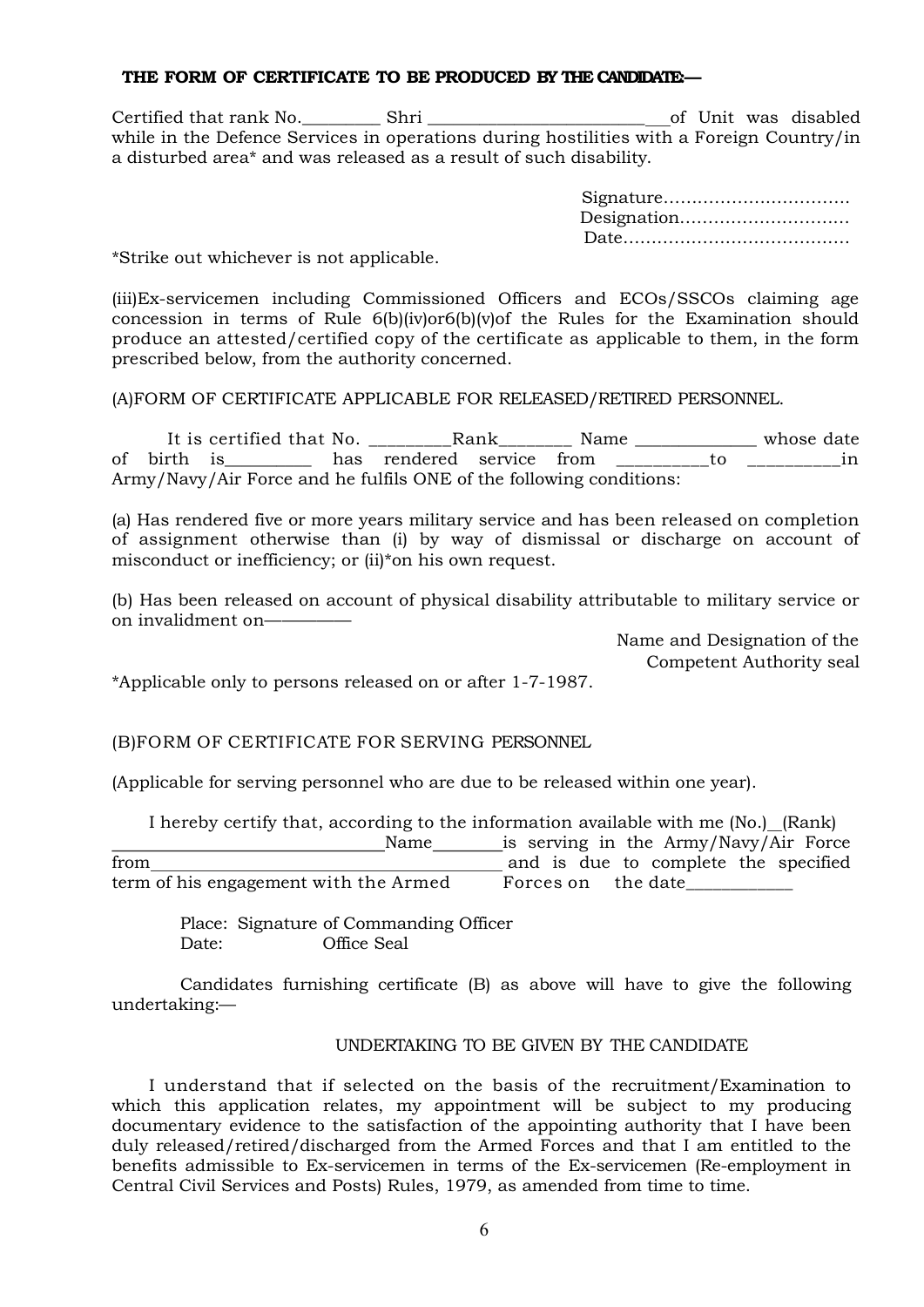Date: Signature of Candidate

#### (C) FORM OF CERTIFICATE APPLICABLE FOR SERVING ECOs/SSCOs WHO HAVE ALREADY COMPLETED THEIR INITIAL ASSIGNMENT AND ARE ONE EXTENDED ASSIGNMENT.

It is certified that No.\_\_\_\_\_\_\_\_ Rank\_\_\_\_\_\_\_\_\_\_ Name whose date of birth is is serving in the Army/Navy/Air Force from

2. He has already completed his initial assignment of five years on and is on extended assignment till \_\_\_\_\_\_\_\_\_\_\_\_\_

3. There is no objection to his applying for civil employment and he will be released on three months' notice on selection from the date of receipt of offer of appointment.

Station:

 Name and Designation of the Competent Authority

Date: SEAL

Authorities who are competent to issue certificates are as follows:

(a) In the case of Commissioned Officers including ECOs/SSCOs. Army— Military Secretary's Branch, Army Hqrs., New Delhi.

Navy—Directorate of Personnel, Naval Hors., New Delhi.

Air Force—Directorate of Personnel (Officers),Air Hqrs., New Delhi.

(b) In case of JCO/ORs and equivalent of the Navy and Air Force.

Army— By various Regimental Record Offices. Navy—CABS, Bombay.

Air Force— Air Force Records NERW, New Delhi.

18. Exemption from Paper A on Indian Language: The paper-A on Indian Language will not, however, be compulsory for candidates hailing from the States of Arunachal Pradesh, Manipur, Meghalya, Mizoram, Nagaland and Sikkim.

Accordingly, such candidates will be required to **upload** a certificate to that effect from the same authorities as are empowered, to issue certificates in regard to SC/ST/OBC candidates (see para 15 above). These certificates will have to be issued by the competent authorities of the above States only.

### The form of the certificate will be as under: —

"This is to certify that Shri/Shrimati/Kumari\*............... son/daughter\* of Shri................Village/Town\*.............in District/Division\* ............................................. hails from\*\* Arunachal Pradesh/Manipur/Meghalaya/Mizoram/Nagaland/ Sikkim.

Date.................... Signature..............................

Place................... Designation.........................

(Seal of Office)

\*Please delete the words which are not applicable. \*\*Strike off the names of States not applicable.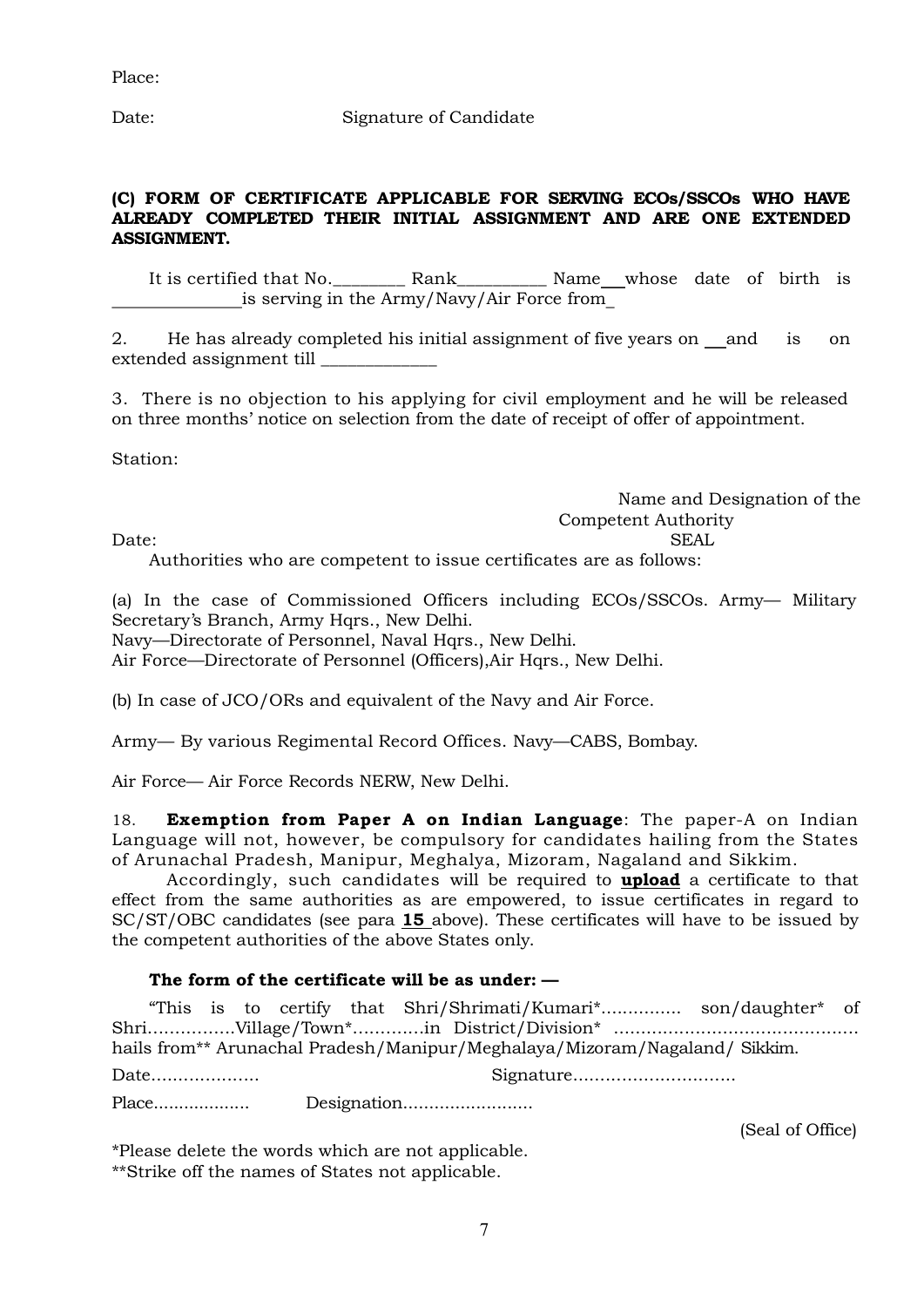18.1 The paper A on Indian Language will not, however, be compulsory for candidates of Persons with Benchmark Disability (only Hearing Impaired) provided that they have been granted such exemption from 2<sup>nd</sup> or 3<sup>rd</sup> language courses by the concerned education Board/University. The candidate needs to provide an undertaking/self-declaration in this regard in order to claim such exemption. The format of declaration/under-taking is given as under:

 $\epsilon$ 

#### UNDERTAKING 'B'/SELF-DECLARATION

 I seek to avail the exemption from appearing in Indian Language Paper A of Civil Services (Main) Examination. I have been granted such exemption from  $2<sup>nd</sup>$  or  $3<sup>rd</sup>$  language courses by the ……….(Education Board)/…….. (University).

 I have read the Rules of Civil Services Examination, 2018 and aware of the Rule that Such exemption from appearing at INDIAN LANGAUGE FOR PAPER A is permissible to those Hard of Hearing candidates with Benchmark Disability who have been granted such exemption from 2<sup>nd</sup> or 3rd language courses by the concerned education Board/University.

(Signature)

Name: \_\_\_\_\_\_\_\_\_\_\_\_\_\_\_\_\_\_\_\_\_

Roll No.\_\_\_\_\_\_\_\_\_\_\_\_\_

19. A candidate belonging to Persons with Benchmark Disability category shall be required to meet one or more of the physical requirements/abilities, as laid down in Rule 22 of the Rules for the Civil Services Examination, **2018** and **upload** scanned Certificate of Disability in Form V / Form VI / Form VII/ Others issued by notified Medical Authority of the Central/State Government. Such Disability Certificate should be of a date prior to the closing date for submission of online application form for Civil Services (Preliminary) Examination 2018 (i.e. prior to 06.03.2018) as prescribed in Rule 24 of the Rules of the examination.

20A. The Visually Impaired category candidates as well as Orthopedically Handicapped candidates with locomotor disability and cerebral palsy where dominant (writing) is affected to the extent of slowing the performance of function (minimum of 40% impairment) appearing in the Civil Services (Main) Examination, 2018 will be allowed Compensatory time of 20 minutes per hour. Thus, these candidates will be allowed compensatory time of 60 minutes for each paper which will be over and above the duration of 3 hours per paper applicable to all other candidates.

20B. The Visually Impaired candidates and LDCP candidates eligible for scribe are required to indicate their option for scribe facilities & provide details in column 9(d) of DAF.

21. Detailed Application Form submitted online without the uploaded scanned copies of the required/prescribed documents are liable to be summarily rejected.

22. Candidates must note that they use only international form of Indian numerals in the filling of the applicationformandwritingtheCodeNumberse.g.1,2,3,4, 5,6,etc.Only the Code Numbers as thus filled in will be taken into account. They should take special care to see that the entries made in the application form are correct and true. In case there are any misleading entries, the candidates will responsible for the consequences thereof.

23. E-Admit Card issued for admission to the Main Examination are liable to be cancelled, at the discretion of the Commission for valid reasons such as misrepresentation or serious deficiencies in the candidature of the candidate.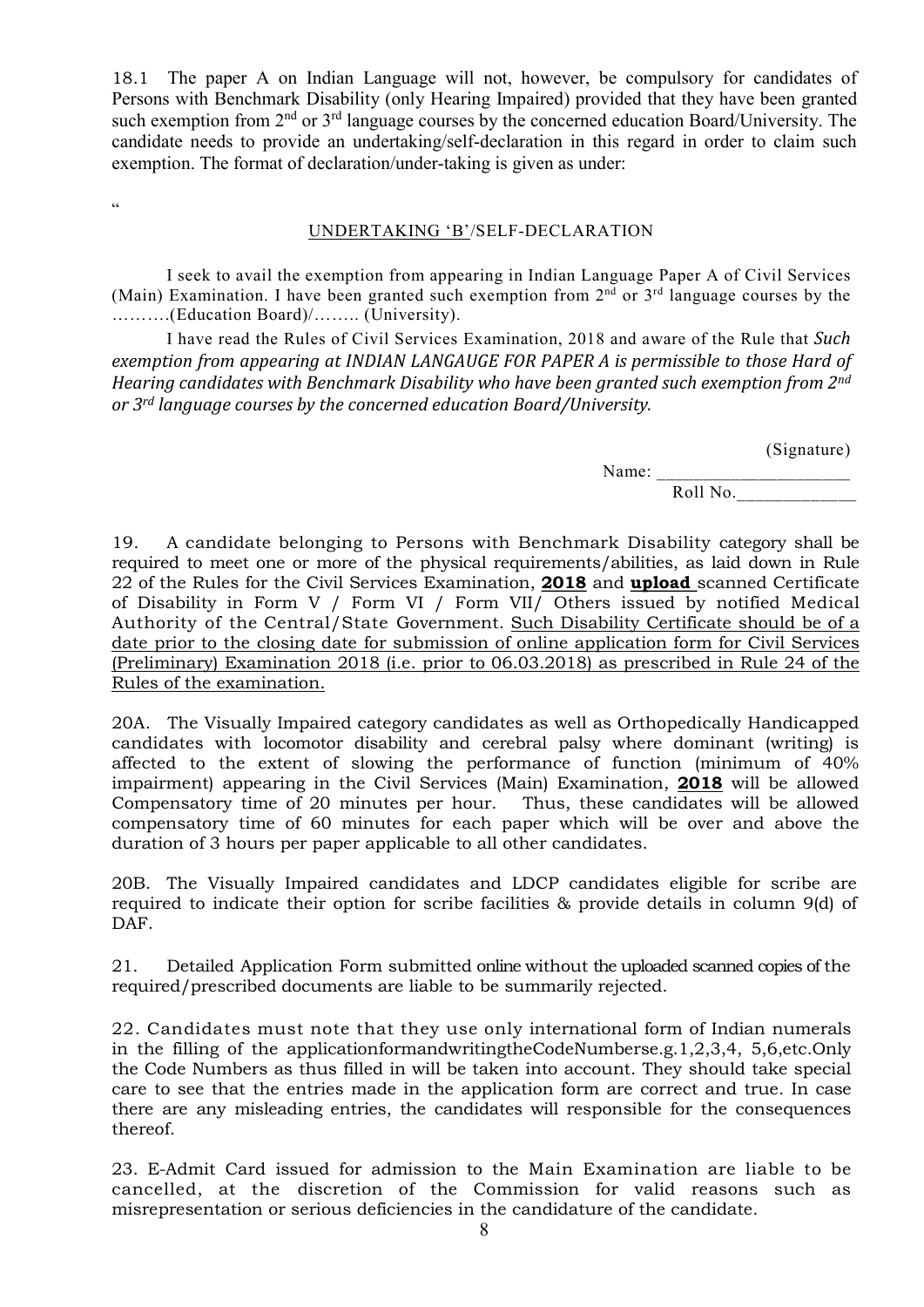24.(i)Candidates should note that name, roll no., email and mobile number of the candidate and data of Col: 1(a), 1(b),3, 8(a), 8(c), 8(d), 8(e), 9(a), 9(b), 9(c), 10, 11, 12(a), 12(b),13(a), 13(b) & 22 are pre-populated and have been taken from the data filled up by the candidates at the time of filling up of on-line application form for Civil Services (Preliminary) Examination -2018 and no change is permitted in any of these columns in the Detailed Application Form.

(ii)In respect of Sindhi language they have to clearly indicate in words whether they will write Sindhi in Devanagari script or Arabic script. Similarly for Santhali language candidates should clearly indicate whether they will write Santhali in Devanagari or Olchiki script. Candidates may also note that the question papers of Santhali language will be printed in Devanagari script only.

25. Candidates are required to indicate in the relevant column of Col.12 of the application form about the language medium in which they would like to be interviewed at the time of Interview for Personality Test as below (Please refer Rule 15(2) of CSE Rules, 2018) :-

(a) The candidates, opting for Indian Language medium for the written part of the Civil Services (Main) Examination, may choose either the same Indian Language or English or Hindi as the medium for the interview.

 (b) The candidates, opting to write the Civil Services (Main) Examination in English, may choose as the medium for interview either English, or Hindi, or any other Indian Language opted by them for the compulsory Indian Language Paper in the written part of the Civil Services (Main) Examination. However, the candidates, who are exempted from the compulsory Indian Language Paper, will have to choose either English or Hindi as medium of Interview for Personality Test.

26. Candidates should note that instead of separate Question Paper and answer book, a consolidated Question Paper-cum-Answer book (QCAB), having space below each part/sub part of a question shall be provided to them for writing the answers. Candidates shall be required to attempt answer to the part/sub-part of a question strictly within the pre-defined space. Any attempt outside the pre-defined space shall not be evaluated. Marks may be deducted as PENALTY for violating any of the instructions contained in the QCAB.

27. Candidates should note that in no circumstances will they be allowed a change in the language medium of Interview for Personality Test which they have indicated in their Application Form for the Main Examination.

28. Candidates should note that evaluation of the papers, namely, Essay, General Studies and Optional Subject of all the candidates would be done simultaneously along with evaluation of their qualifying papers on 'Indian Languages' and 'English' but the papers on Essay, General Studies and Optional Subject of only such candidates will be taken cognizance who attain 25% marks in Indian Language and 25% marks in English as minimum qualifying standards in these qualifying papers.

29. In all communication with the Commission regarding his/her application the candidate should mention the name of the Examination, his/her Roll Number, Name and his/her Date of birth.

A candidate must see that communication sent to him at the address stated in his application is redirected, if necessary. Any change in address should be communicated to the Commission at the earliest opportunity. Although the Commission makes every effort to take account of such changes, they can not accept any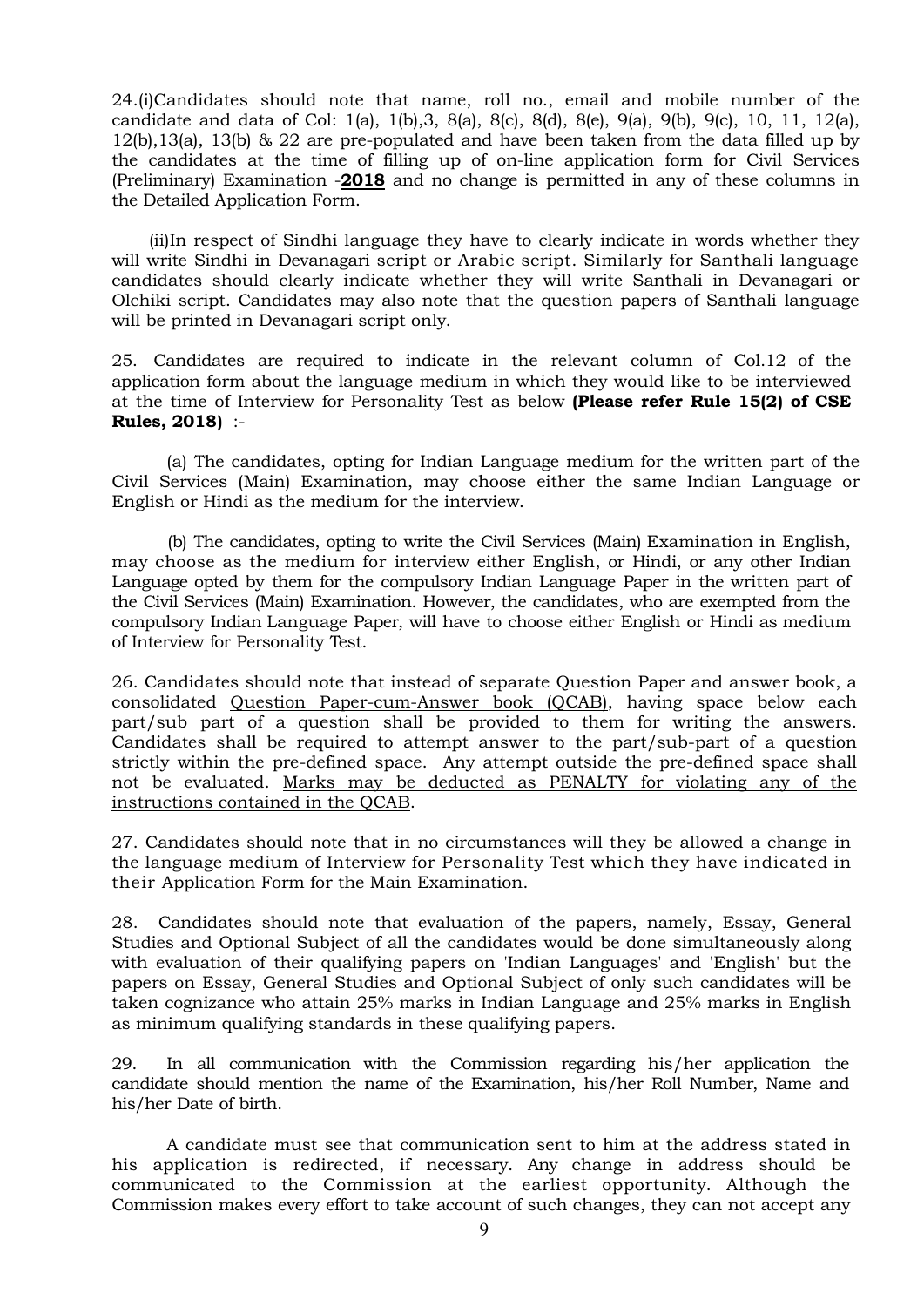responsibility in the matter.

30. The Candidates should note that their candidature at all the stages of the Civil Services(Main) Examination will be purely provisional,subjecttotheirsatisfyingtheprescribedeligibilityconditions.Ifonverificationatanyst agebeforeoraftertheMain(Written)examinationandInterviewTest,itisfoundthattheydonotfulfilla nyoftheeligibilityconditions;theircandidaturefortheexaminationwillbecancelledbytheCommiss ion.

31. Documents to be scanned and uploaded while submitting the Detailed Application Form on the website of the Commission by the candidate are as follows:

- (1) Scanned Copy of proof of date of birth as prescribed in Para below Note IV under Rule 6 of the rules for the exam. [Col. 1 (a) of DAF]
- (2) Scanned Copy of certificate in support of claim for age relaxation (where applicable) [Col. 1 (c) of DAF]
- (3) Scanned Copy of Certificate in support of claim to belong to SC / ST / OBC (where applicable), ( ANNEXURE VI (UNDERTAKING FOR OBC CANDIDATES) AND ANNEXURE VII ( OBC ANNEXURE) may be filled online by OBC candidates) [Col. 8(a) of DAF]
- (4) Scanned Copy of certificate in support of claim to being PwBD. [Col. 9 of DAF]
- (5) Scanned copy of Hailing Certificate to show that the candidate hails from Arunachal Pradesh/ Manipur/ Meghalaya/ Mizoram/ Nagaland or Sikkim (Where applicable)
- (6) Scanned copy of an Undertaking 'B'/self-declaration by those Hard of Hearing candidates with Benchmark Disability who have been granted such exemption from  $2<sup>nd</sup>$  or  $3<sup>nd</sup>$  language courses by the concerned education Board/University and who are availing the Exemption from appearing in Indian Language Paper A . [Ref. para 18(1) of the Instructions to candidates annexed]
- (7) Scanned Copy of the certificate of educational qualifications (including a copy of recognition letter / equivalence certificate from AIC/UGC, if applicable) [Col. 14 of DAF]
- (8) Scanned copy of documentary proof in support of service/status/land holding/income from different sources/property held by parents of OBC (non- creamy layer) candidates. [ANNEXURE VI (UNDERTAKING FOR OBC CANDIDATES) AND ANNEXURE VII ( OBC ANNEXURE) of DAF]
- (9) Any of the following Photo ID Proofs (viz. Aadhaar Card, Voter Card, PAN Card, Passport, Driving License, Educational Institution/Office ID Card or any other Photo ID Proof issued by Central/State Government.)
- (10) Undertaking "A" for Government employees in the prescribed format annexed with Instructions to Candidates. [Ref. Col. 15(i) of DAF and Para 13 of the Instructions to the candidate]

NOTE: CANDIDATES QUALIFIED FOR INTERVIEW FOR THE PERSONALITY TEST ON THE RESULTS OF THE WRITTEN PART OF THE MAIN EXAMINATION WILL BE REQUIRED TO PRODUCE THE ORIGINALS OF THE CERTIFICATES MENTIONED ABOVE. FAILURE TO SUBMIT THE REQUIRED CERTIFICATES IN ORIGINAL AT THAT TIME WILL ENTAIL CANCELLATION OF CANDIDATURE.

#### I. Column 5 of the Application Form — CITIZENSHIP STATUS

Code Description

- 1 -a citizen of India.
- 2 -a subject of Nepal.
- 3 -a subject of Bhutan.

4 a Tibetan refugee who came over to India before the 1st January, 1962, with the intention of permanently settling in India.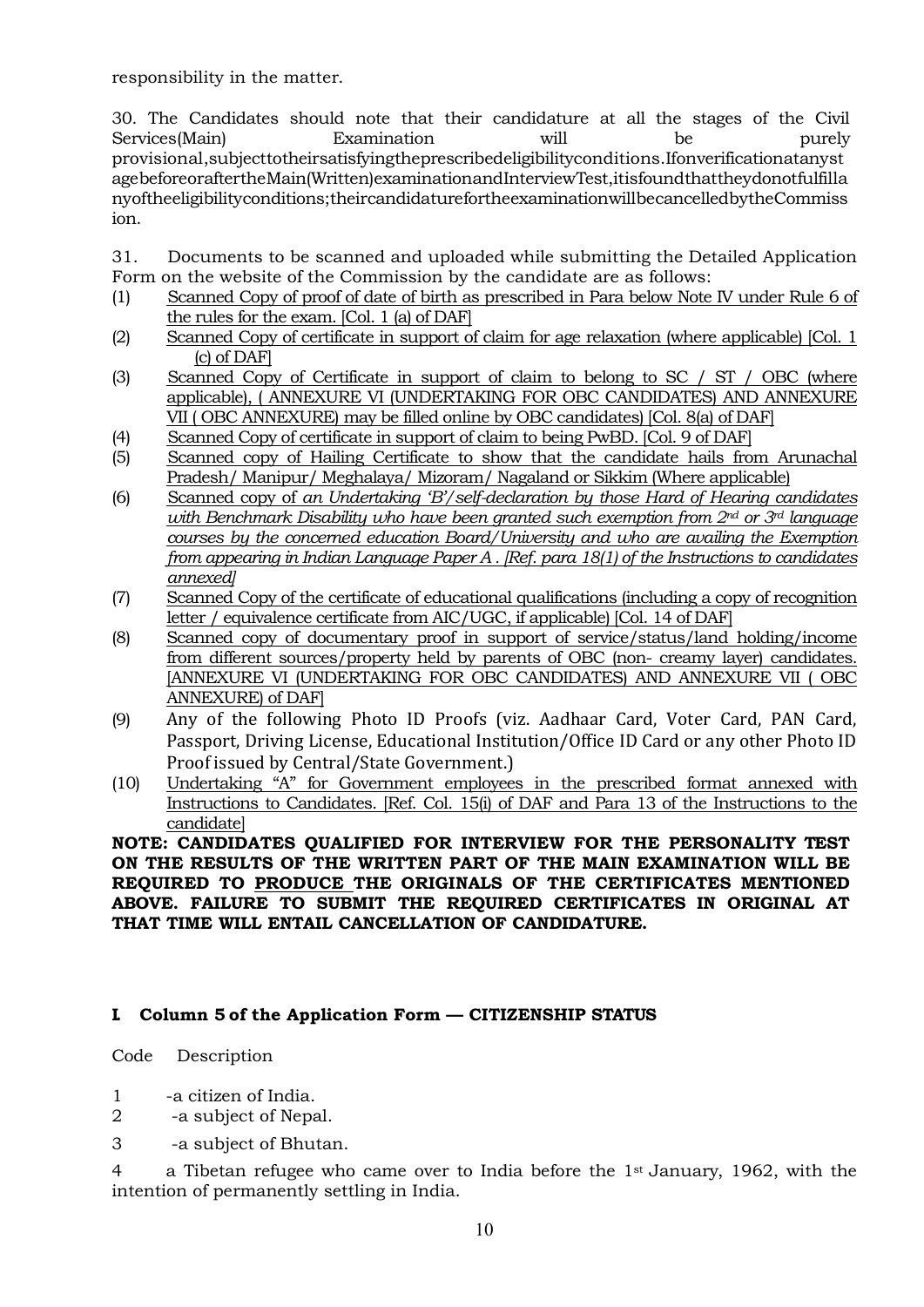5 -a person of Indian origin who has migrated from Pakistan, Burma, Sri Lanka, East African countries of Kenya, Uganda, the United Republic of Tanzania, Zambia, Malawi, Zaire and Ethiopia and Vietnam with the intention of permanently settling in India. (Please refer Rule 5 of CSE Rules, 2018)

#### (A) The form of certificate to be produced by Scheduled Castes/Scheduled Tribes candidates applying for appointment to posts under the Government of India.

| 'This                                                                        | $\overline{18}$ | to. | certify | that |  | Shri/Shrimati/Kumari* |       |
|------------------------------------------------------------------------------|-----------------|-----|---------|------|--|-----------------------|-------|
|                                                                              |                 |     |         |      |  |                       |       |
|                                                                              |                 |     |         |      |  |                       |       |
|                                                                              |                 |     |         |      |  |                       | the : |
| caste/tribe* which is recognized as Scheduled Caste/Scheduled Tribe* under:— |                 |     |         |      |  |                       |       |

The Constitution (Scheduled Castes) Order, 1950@.

The Constitution (Scheduled Tribes) Order, 1950@.

The Constitution (Scheduled Castes)(Union Territories) Order,1951@.

The Constitution (Scheduled Tribes)(Union Territories) Order, 1951@. [as amended by the Scheduled Castes and Scheduled Tribes List(Modification) Order,1956; the Bombay Reorganization Act, 1960; the Punjab ReorganizationAct,1966;the State of Himachal Pradesh Act,1970; and the North Eastern Areas (Reorganization) Act, 1971 and the Scheduled Castes and Scheduled Tribes Orders (Amendment) Act,1976, the State of Mizoram Act,1986 the State of Arunachal Pradesh Act,1986 and the Goa, Daman and Diu(Reorganization)Act,1987.]

The Constitution (Jammu and Kashmir) Scheduled Caste Order, 1956(@. the Constitution (Andaman and Nicobar Islands) Scheduled Tribes Order, 1959 as amended by the Scheduled Castes and Scheduled Tribes Order(Amendment)Act,1976.@

the Constitution (Dadra and Nagar Haveli) Scheduled Castes Order,1962.@

the Constitution (Dadra and Nagar Haveli) Scheduled Tribes Order,1962.@

the Constitution(Pondicherry) Scheduled Castes Order,1964.@

the Constitution (Uttar Pradesh) Scheduled Tribes Order,1967.@

the Constitution (Goa, Daman and Diu) Scheduled Castes Order,1968.@

the Constitution (Goa, Daman and Diu) Scheduled Tribes Order,l968.@.

the Constitution (Nagaland) Scheduled Tribes Order,1970.@

the Constitution (Sikkim) Scheduled Castes Order,1978.@

the Constitution (Sikkim) Scheduled Tribes Order, 1978.@

the Constitution (Jammu & Kashmir) Scheduled Tribes Order, 1989.@

the Constitution (SC) Order (Amendment) Act,1990.@

the Constitution (ST) Order (Amendment) Act,1991.@

the Constitution(ST) Order (Second Amendment) Act,1991.@

the Scheduled Castes and Scheduled Tribes Orders (Amendment) Act, 2002.@

the Constitution (Scheduled Castes) Order( Amendment) Act, 2002.@

the Constitution(Scheduled Castes and Scheduled Tribes) Orders(Amendment)Act,2002.@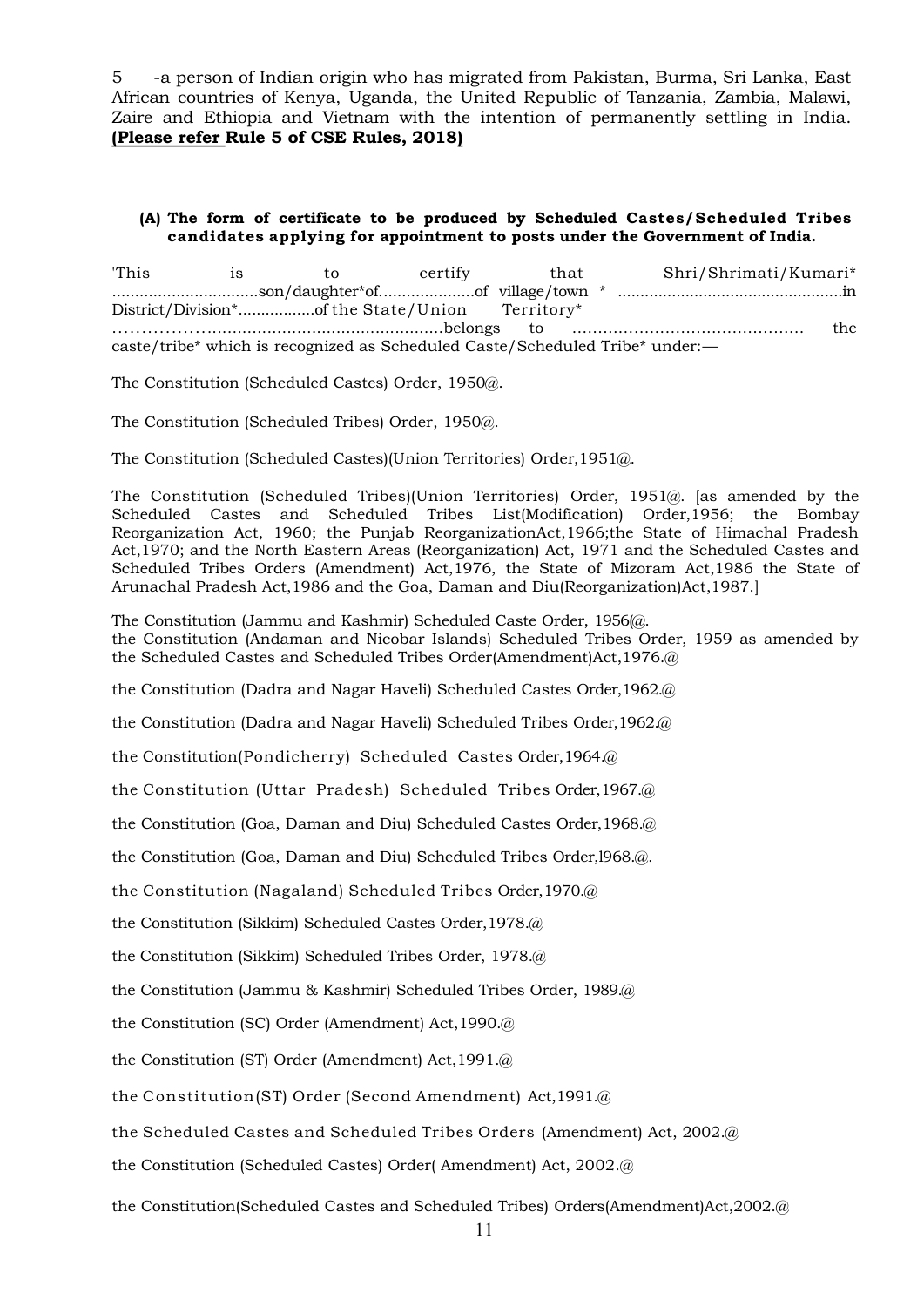The Constitution (Scheduled Castes) Orders(Second Amendment) Act,2002.@

%2. Applicable in the case of Scheduled Castes/Scheduled Tribes persons who have migrated from one State/Union Territory Administration to another.

This certificate is issued on the basis of the Scheduled Castes/ Scheduled Tribes certificate\* issued to Shri/Shrimati\* ...................................... father/mother of ................. Shri / Shrimati /Kumari\* .................................................. of village/ town\* ....................................................... in District / Division\* ..................................................................... of the State / Union Territory\* ............................................... who belongs to the ….................................................. caste / tribe\* which is recognised as a Scheduled Caste/Scheduled Tribe\* in the State/Union Territory.......................issued by the……….............................................. ..............dated..................................................................................................................... %3. Shri/Shrimati/Kumari\* ...................................................... and /or\* his/her\* family ordinarily reside(s) in village/. town\* ..................................................................................... of District / Division\* ..................................... of the State/Union Territory\* of .....................................

> Signature................... \*\*Designation............... (With Seal of Office)

Place: ................................... State/Union Territory \*............................... Date: ................................

\*Please delete the words which are not applicable. @ Please quote specific Presidential order.

%Delete the paragraph which is not applicable.

NOTE: The term "Ordinarily reside(s)" used here will have the same meaning as in Section 20 of the Representation of the People Act, 1950.

\*\* List of authorities empowered to issue Scheduled Caste/Scheduled Tribe/OBC Certificates.

(I ) District Magistrate/Additional District Magistrate/ Collector/Deputy Commissioner/Additional Deputy Commissioner/Deputy Collector/1st Class Stipendiary Magistrate/…Sub-Divisional Magistrate/ Taluka Magistrate/ Executive Magistrate/Extra Assistant Commissioner.(…not below the rank of 1st Class Stipendiary Magistrate).

(ii) Chief Presidency Magistrate/Additional Chief Presidency Magistrate/Presidency Magistrate.

(iii) Revenue Officers not below the rank of Tehsildar.

(iv) Sub Divisional Officer of the area where the candidate and/or his family normally resides.

#### (B) The form of certificate to be produced by Other Backward Classes candidates applying for appointment to posts under the Government of India.

This is to certify that Shri/Shrimati/Kumari\* ....................... son/daughter\* of Shri ........................................................................ of village/town\* ......................... in District /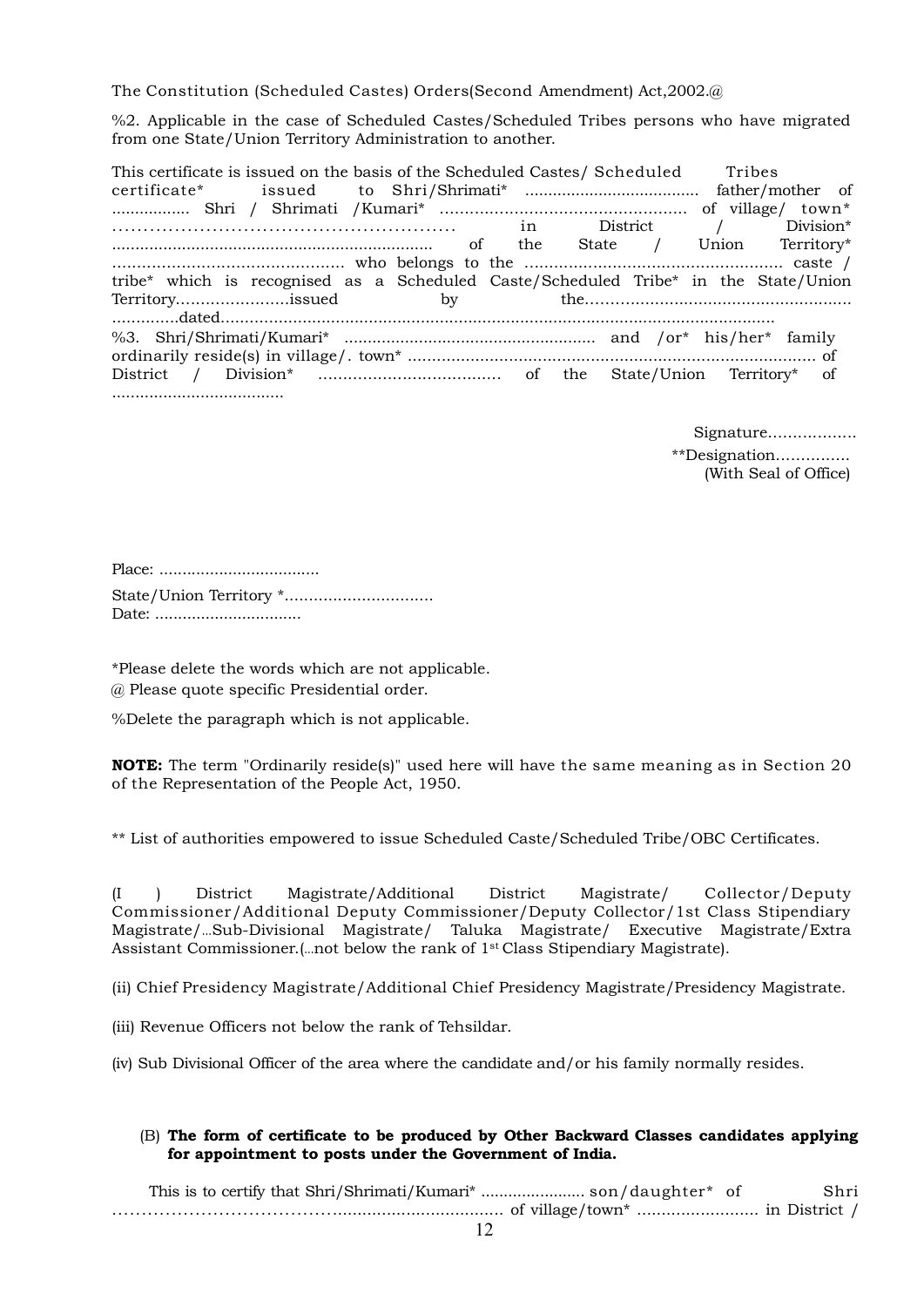Division\*: .................................... of the State/Union Territory\* ..................................... belongs to the .................... community which is recognized as a backward class under:—

 $@G$ overnment of India, Ministry of Welfare Resolution No.12011/68/93-BCC(C) dated 10<sup>th</sup> September, 1993 published in the Gazette of India Extraordinary Part I, Section I, No. 186 dated the 13th September, 1993.

@Government of India, Ministry of Welfare Resolution No.12011/9/94-BCC dated 19-10-94, published in the Gazette of India Extra ordinary Part I, Section I, No.163dated20-10-1994.

@Government of India, Ministry of Welfare Resolution No.120l1/7/95-BCC dated 24-5-95, published in the Gazette of India Extraordinary Part I, Section I, No. 88 dated 25-5-1995.

@Government of India, Ministry of Welfare Resolution No. 12011/96/94-BCC dated 9th March, 1996 published in Gazette of India Extraordinary Part I, Section I, No. 60 dated 11th March, 1996.

@ Government of India, Ministry of Welfare Resolution No.12011/44/96-BCC dated 6th December, 1996 published in the Gazette of India Extraordinary Part I, Section I, No. 210 dated 11th December,1996.

@ Government of India, Ministry of Welfare Resolution No.12011/13/97-BCC dated 3rd December, 1997 published in the Gazette of India Extraordinary Part-I, Section-I, No.239 dated the 17th December, 1997.

 $\omega$  Government of India, Ministry of Welfare Resolution No.12011/99/94-BCC dated the 11<sup>th</sup> December, 1997 published in the Gazette of India Extraordinary Part I, Section I, No.236 dated the 12th December, 1997.

@ Government of India, Ministry of Social Justice and Empowerment Resolution No.12011/68/98-BCC dated the 27th October, 1999 published in the Gazette of India Extraordinary Part I, Section I, No. 241 dated the 27 October, 1999.

@ Government of India, Ministry of Social Justice and Empowerment Resolution No. 1201l/88/98-BCC dated the 6th December, 1999 published in the Gazette of India Extraordinary Part I, Section I, No. 270 dated the 6December, 1999.

@ Government of India, Ministry of Social Justice and Empowerment Resolution No. 1201l/36/99-BCC dated the 4th April, 2000 published in the Gazette of India Extraordinary Part I, Section I, No. 71 dated the 4th April, 2000.

@ Government of India, Ministry of Social Justice and Empowerment Resolution No.12011/44/99-BCC dated the 21st September, 2000 published in the Gazette of India Extraordinary Part I, Section I, No.210 dated the 21st September, 2000.

@ Government of India, Ministry of Social Justice and Empowerment Resolution No. 12015/9/2000-BCC dated the 6th September, 2001 published in the Gazette of India Extraordinary Part I, Section I, No. 246 dated the 6th September, 2001.

@Government of India. Ministry of Social Justice and Empowerment Resolution No. 12011/l/2001-BCC dated 19th June, 2003 published in the Gazette of India Extraordinary Part I, Section I, No.151 dated 20<sup>th</sup> June, 2003.

@ Government of India, Ministry of Social Justice and Empowerment Resolution No. 12011/4/2002-BCC dated 13th January, 2004 published in the Gazette of India Extraordinary, Part I, Section I, No.9 dated 13<sup>th</sup> January, 2004.

@ Government of India, Ministry of Social Justice and Empowerment Resolution No. 12011/9/2004-BCC dated 16th January, 2006published in the Gazette of India Extraordinary, Part I, Section I, No. 10 dated 16th January, 2006.

@ Government of India, Ministry of Social Justice and Empowerment Resolution No. 12011/14/2004-BCC dated 12th March, 2007 published in the Gazette of India Extraordinary, Part I, Section I, No. 67 dated 12<sup>th</sup> March, 2007.

@ Government of India, Ministry of Social Justice and Empowerment Resolution No. 12015/2/2007-BCC dated 18th August, 2010 published in the Gazette of India Extraordinary, Part I, Section I, No. 232 dated 18th August, 2010.

@ Government of India, Ministry of Social Justice and Empowerment Resolution No. 12015/2/2007-BCC dated 11th October, 2010 published in the Gazette of India Extraordinary, Part I, Section I, No. 274 dated 12th October, 2010.

@ Government of India, Ministry of Social Justice and Empowerment Resolution No. 12015/15/2008-BCC dated 16th June, 2011 published in the Gazette of India Extraordinary, Part I, Section I, No. 123 dated 16th June, 2011.

@ Government of India, Ministry of Social Justice and Empowerment Resolution No. 12015/13/2010-BC-II dated 8th December, 2011 published in the Gazette of India Extraordinary, Part I, Section I, No. 257 dated 08th December, 2011.

@ Government of India, Ministry of Social Justice and Empowerment Resolution No.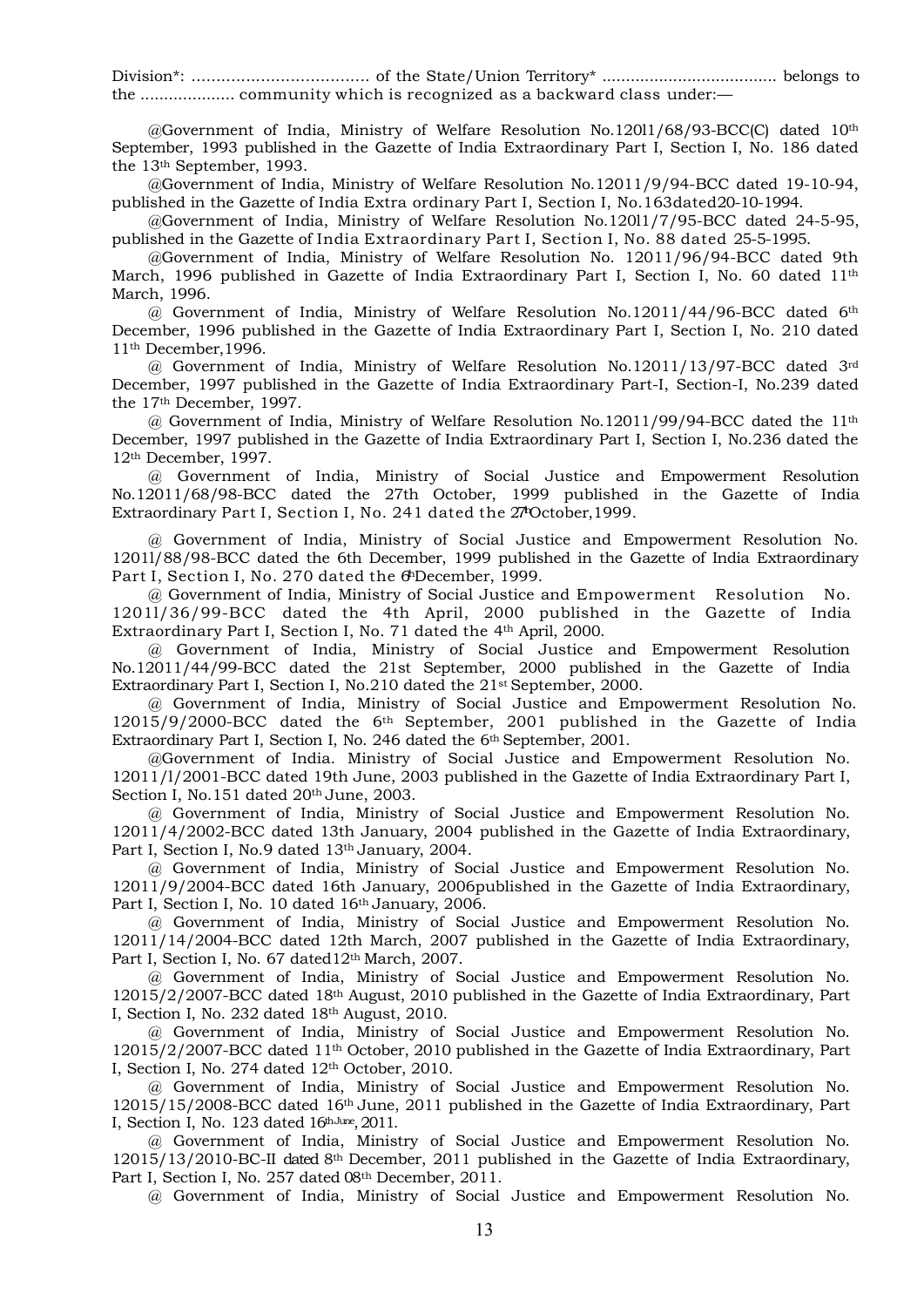12015/05/2011-BC-II dated the 17th February, 2014 published in the Gazette of India Extraordinary, Part I, Section I, No.47 the 17<sup>th</sup> February, 2014.

 @ Government of India, Ministry of Social Justice and Empowerment Resolution No.12011/04/2014-BC-II dated the 14<sup>th</sup> January, 2015 published in the Gazette of India Extraordinary Part-I, Section-1, No.16 dated the 14<sup>th</sup> January, 2015.

 @ Government of India, Ministry of Social Justice and Empowerment Resolution No.12011/07/2014-BC-II dated the 23<sup>rd</sup>January, 2015 published in the Gazette of India Extraordinary Part-I, Section-1, No.26 dated the 23<sup>rd</sup> January, 2015.

 @ Government of India, Ministry of Social Justice and Empowerment Resolution No.12011/01/2015-BC-II dated the  $27<sup>th</sup>$  May, 2015 published in the Gazette of India Extraordinary Part-I, Section-1, No.144 dated the  $27<sup>th</sup>$ May, 2015.

 @ Government of India, Ministry of Social Justice and Empowerment Resolution No.12015/05/2011-BC-II dated the 14<sup>th</sup>July, 2015 published in the Gazette of India Extraordinary Part-I, Section-1, No.191 dated the 15<sup>th</sup> July, 2015.

 @ Government of India, Ministry of Social Justice and Empowerment Resolution No.12011/06/2014-BC-II dated the 09th September, 2015 published in the Gazette of India Extraordinary Part-I, Section-1, No.234 dated the 09th September, 2015.

 @ Government of India, Ministry of Social Justice and Empowerment Resolution No.12011/13/2016-BC-II dated the 25<sup>th</sup> May, 2016 published in the Gazette of India Extraordinary Part-I, Section-1, No.160 dated the 26<sup>th</sup> May, 2016.

 @ Government of India, Ministry of Social Justice and Empowerment Resolution No.12011/14/2016-BC-II dated the 13<sup>th</sup>June, 2016 published in the Gazette of India Extraordinary Part-I, Section-1, No.188 dated the 15<sup>th</sup> June, 2016.

 @ Government of India, Ministry of Social Justice and Empowerment Resolution No.12011/15/2016-BC-II dated the 30<sup>th</sup>June, 2016 published in the Gazette of India Extraordinary Part-I, Section-1, No.206 dated the 30<sup>th</sup> June, 2016.

 @ Government of India, Ministry of Social Justice and Empowerment Resolution No. 12011/04/2014-BC-II dated the 11<sup>th</sup>August, 2016 published in the Gazette of India Extraordinary Part-I, Section-1, No.266 dated the 11<sup>th</sup> August, 2016.

 @ Government of India, Ministry of Social Justice and Empowerment Resolution No.12011/06/2014-BC-II dated the 06<sup>th</sup>December, 2016 published in the Gazette of India Extraordinary Part-I, Section-1, No.363 dated the 07<sup>th</sup> December, 2016.

 @ Government of India, Ministry of Social Justice and Empowerment Resolution No.12011/13/2016-BC-II dated the 22<sup>nd</sup>December, 2016 published in the Gazette of India Extraordinary Part-I, Section-1, No.374 dated the 22nd December, 2016.

 @ Government of India, Ministry of Social Justice and Empowerment Resolution No.20012/01/2017-BC-II dated the 18<sup>th</sup>January, 2017 published in the Gazette of India Extraordinary Part-I, Section-1, No.18 dated the 19<sup>th</sup> January, 2017.

Shri/Smt./Kumari\* ........................................... and /or\* his/her\* family ordinarily reside(s) in village /town\* ............................................ of District/Division\* of the ........................ State/ Union Territory\* of ......................................... This is also to certify that he/she\* does not belong to the persons/ sections\* (Creamy Layer) mentioned in column 3 of the Schedule to the Government of India, Department of Personnel & Training O.M. No. 36012/22/93- Estt.(SCT) dated 8-9-1993, O.M. No. 36033/3/2004- Estt. (res.) dated 9th March, 2004 and O.M. 36033/3/2004-Estt.(Res) dated 14-10-2008 and O.M. No. 36033/1/2013-Estt. (Res) dated 27th May, 2013.

> Signature................................ \*\*Designation............................ (with seal of office)

Place................... Date...................

\*Please delete the words which are not applicable.

Note: The term "ordinarily reside(s)" used here will have the same meaning as in Section 20 of the Representation of the People Act, 1950.

\*\*List of Authorities empowered to issue Other Backward Classes certificate will be the same as those empowered to issue Scheduled Caste/Scheduled Tribe certificates.

@ Strike out whichever is not applicable.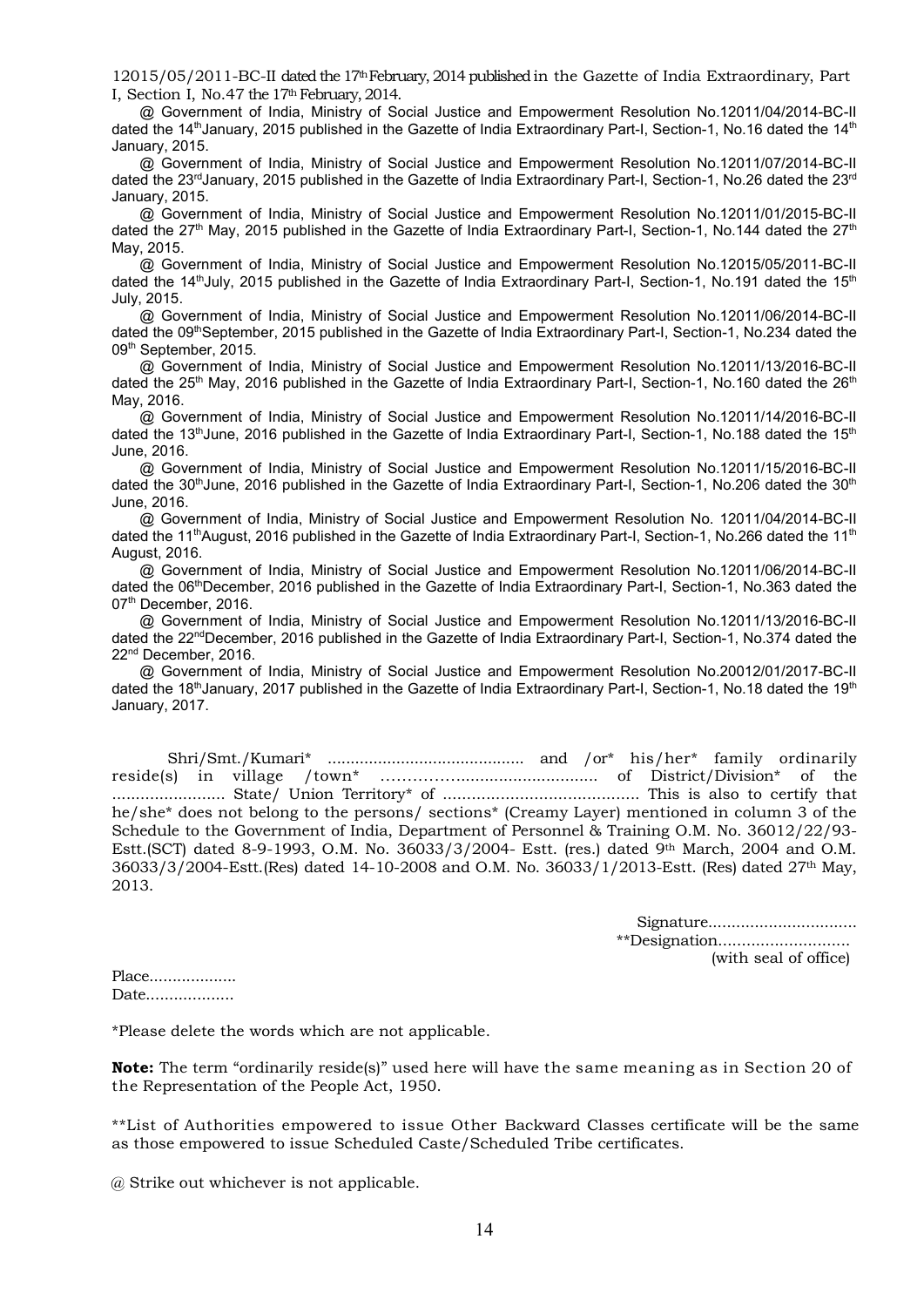## II. FORMAT OF UNDERTAKING TO BE FURNISHED BY OBC CANDIDATES. UNDERTAKING

"I,……………………………….son/daughter of Shri……………………………………. Resident of village/town/ city………………………………… district……….…….…………….. state………………….hereby declare that I belong to the………………………..community which is recognized as a backward class by the Government of India for the purpose of reservation in services as per orders contained in Department of Personnel and Training Office Memorandum No. 36012/22/93-Estt.(SCT),dated 8.9.1993. It is also declared that I have read and understood the instructions mentioned in the said DOPT's Office Memorandum dated 08.09.1993, and OM No. 36033/1/2013-Estt.(Res.) dated 13.09.2017 and I have reasons to declare that I do not fall under OBC (Creamy Layer) category.

\*\*\*\*\*\*\*\*\*\*\*\*\*\*\*\*\*\*\*\*\*\*\*\*\*\*\*\*\*\*\*\*\*\*\*\*\*\*\*\*\*\*\*\*\*\*\*\*\*\*\*\*\*\*\*\*\*\*\*\*\*\*\*\*\*\*\*\*\*\*\*\*\*\*\*\*\*\*\*\*\*\*\*\*\*\*\*\*\*\*\*\*\*\*\*\*\*\*\*\*\*\*\*\*\*\*\*

Note: Creamy layer clause in respect of OBC candidates must be as per OM No. 36033/1/2013- Estt (Res) dated 13/09/2017 (This Note is not part of the undertaking or OBC Certificate).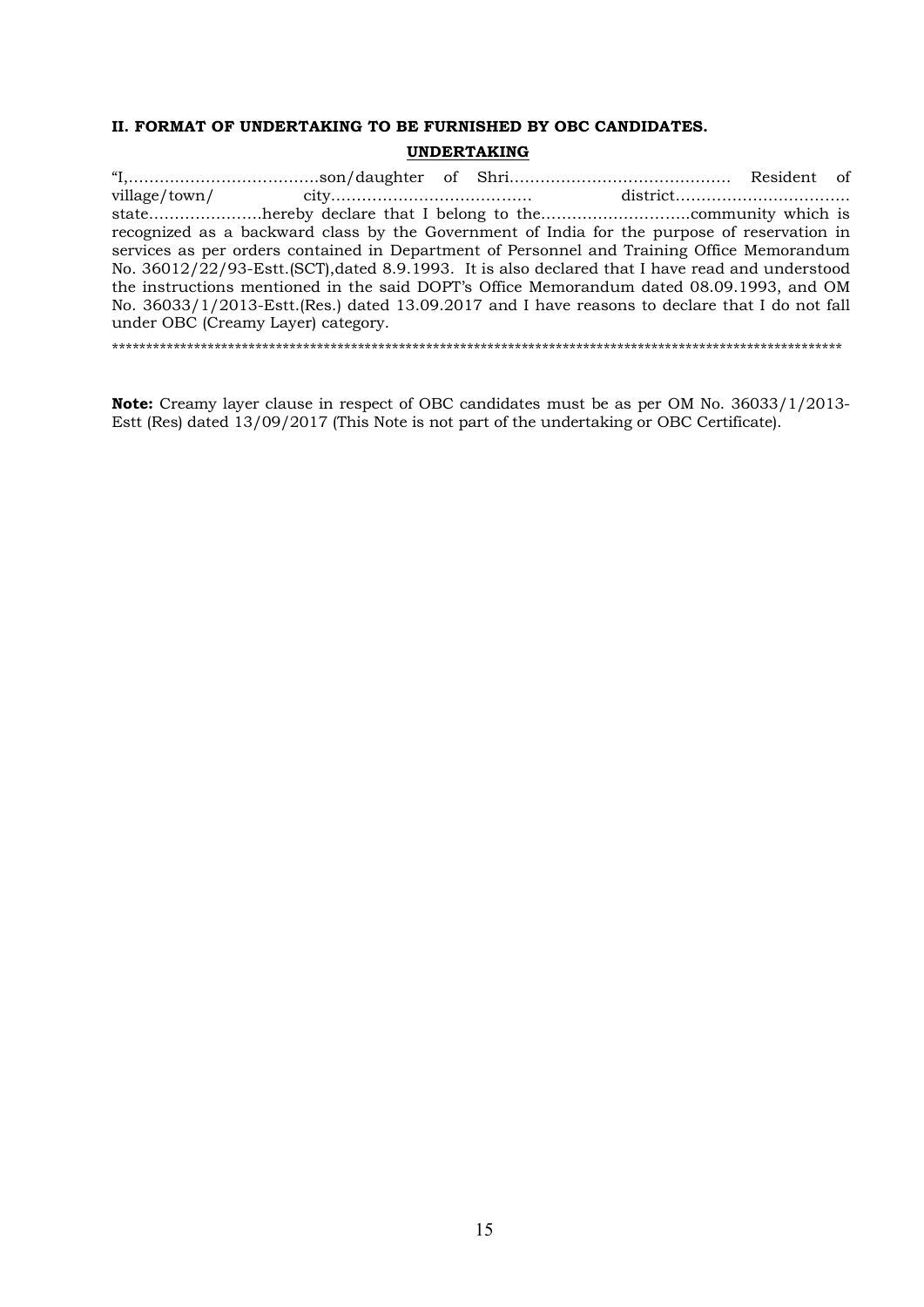| <b>FORM-IV</b>                                                                                                                                                                                                                                                                                                                                                                                                    |
|-------------------------------------------------------------------------------------------------------------------------------------------------------------------------------------------------------------------------------------------------------------------------------------------------------------------------------------------------------------------------------------------------------------------|
| Application for Obtaining Certificate of Disability by Persons with Disabilities<br>[See rule $17(1)$ ]                                                                                                                                                                                                                                                                                                           |
|                                                                                                                                                                                                                                                                                                                                                                                                                   |
| (Surname) (First Name) (Middle Name)                                                                                                                                                                                                                                                                                                                                                                              |
|                                                                                                                                                                                                                                                                                                                                                                                                                   |
| (Date) (Month) (Year)                                                                                                                                                                                                                                                                                                                                                                                             |
|                                                                                                                                                                                                                                                                                                                                                                                                                   |
| $(6)$ Address:                                                                                                                                                                                                                                                                                                                                                                                                    |
| (a) Permanent address (b) Current Address (i.e. for communication)                                                                                                                                                                                                                                                                                                                                                |
|                                                                                                                                                                                                                                                                                                                                                                                                                   |
| (c) Period since when residing at current address ______________________________<br>(7) Educational Status (please tick as applicable)<br>(i) Post Graduate                                                                                                                                                                                                                                                       |
| (ii) Graduate                                                                                                                                                                                                                                                                                                                                                                                                     |
| (iii) Diploma<br>(iv) Higher Secondary                                                                                                                                                                                                                                                                                                                                                                            |
| <b>High School</b><br>(v)                                                                                                                                                                                                                                                                                                                                                                                         |
| (vi) Middle                                                                                                                                                                                                                                                                                                                                                                                                       |
| (vii) Primary<br>(viii) Non-literate                                                                                                                                                                                                                                                                                                                                                                              |
|                                                                                                                                                                                                                                                                                                                                                                                                                   |
| (9) Identification marks (i) $\frac{1}{\sqrt{1-\frac{1}{\sqrt{1-\frac{1}{\sqrt{1-\frac{1}{\sqrt{1-\frac{1}{\sqrt{1-\frac{1}{\sqrt{1-\frac{1}{\sqrt{1-\frac{1}{\sqrt{1-\frac{1}{\sqrt{1-\frac{1}{\sqrt{1-\frac{1}{\sqrt{1-\frac{1}{\sqrt{1-\frac{1}{\sqrt{1-\frac{1}{\sqrt{1-\frac{1}{\sqrt{1-\frac{1}{\sqrt{1-\frac{1}{\sqrt{1-\frac{1}{\sqrt{1-\frac{1}{\sqrt{1-\frac{1}{\sqrt{1-\frac{1}{\sqrt{1-\frac$<br>(ii) |
| Nature of disability:<br>(10)                                                                                                                                                                                                                                                                                                                                                                                     |
| Period since when disabled: From Birth//since year<br>(11)                                                                                                                                                                                                                                                                                                                                                        |
| (i) Did you ever apply for issue of a certificate of disability in the past<br>(12)<br>yes/no                                                                                                                                                                                                                                                                                                                     |
| (ii) If yes, details:<br>(a) Authority to whom and district in which applied<br>(b) Result of application                                                                                                                                                                                                                                                                                                         |
| (b) Result of application<br>Have you ever been issued a certificate of disability in the past? If yes, please enclose a<br>(13)                                                                                                                                                                                                                                                                                  |

true copy.

Declaration: I hereby declare that all particulars stated above are true to the best of my knowledge and belief, and no material information has been concealed or misstated. I further state that if any inaccuracy is detected in the application, I shall be liable to forfeiture of any benefits derived and other action as per law.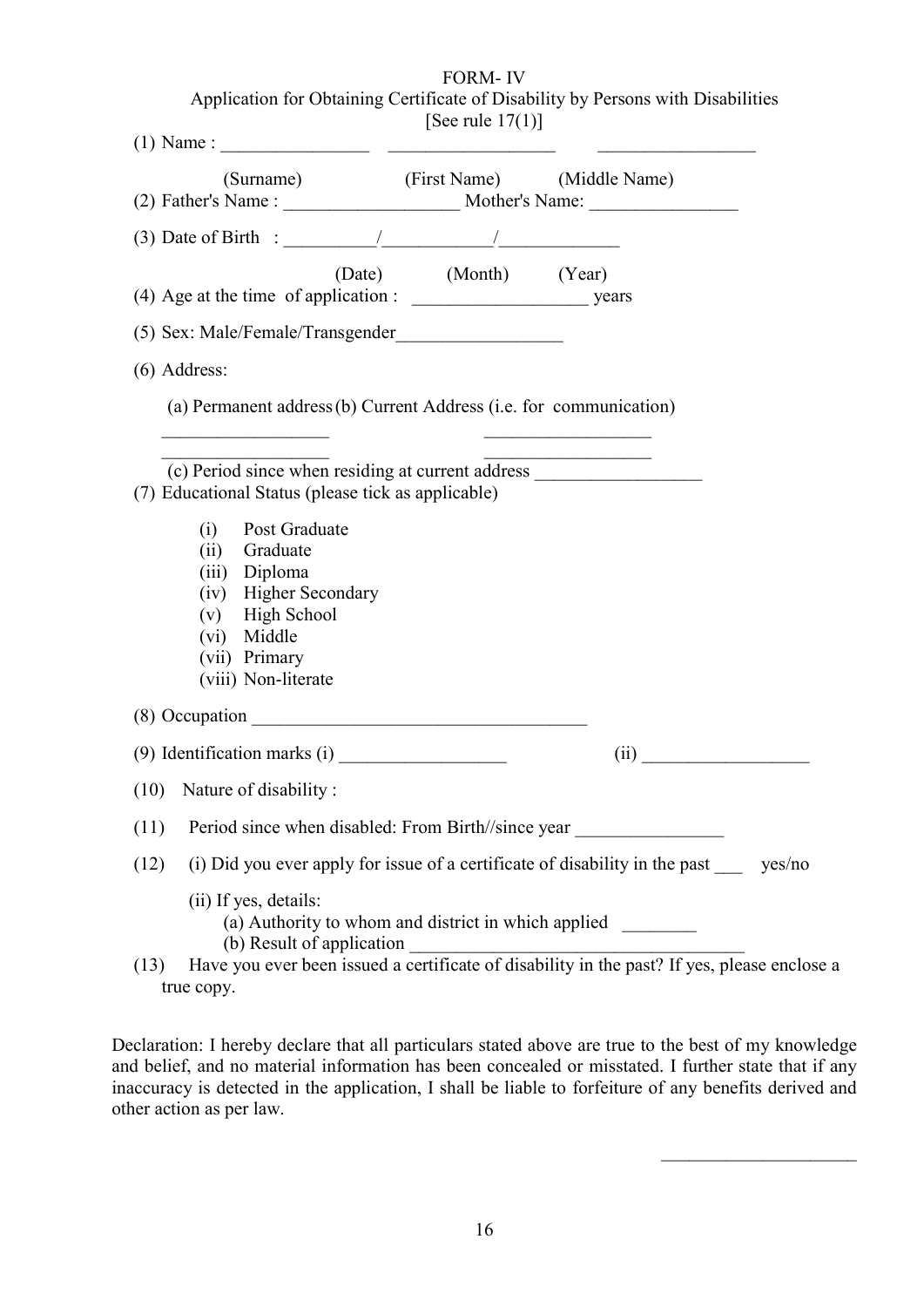(signature or left thumb impression of person with disability, or of his/her legal guardian in case of persons with intellectual disability, autism, cerebral palsy and multiple disabilities, etc)

#### Date :

Place:

Enclosures:

- 1. Proof of residence (Please tick as applicable).
	- (a) ration card,
	- (b) voter identity card,
	- (c) driving license,
	- (d) bank passbook,
	- (e) PAN card,
	- (f) passport,
	- (g) telephone, electricity, water and any other utility bill indicating the address of the applicant,
	- (h) a certificate of residence issued by a Panchayat, municipality, cantonment board, any gazetted officer, or the concerned Patwari or Head Master of a Government school,

(i) in case of an inmate of a residential institution for persons with disabilities, destitute, mentally ill, and other disability, a certificate of residence from head of such institution.

2. Two recent passport size photographs

----------------------------------------------------------------------------------------------

(For office use only)

Date:

Place: Signature of issuing authority Stamp

## Form-V Certificate of Disability (In cases of amputation or complete permanent paralysis of limbs or dwarfism and in case of blindness) [See rule  $18(1)$ ]

(Name and Address of the Medical Authority issuing the Certificate)

|                 |               |    |           |                           |              |                    |           |          | Recent     |                     | passport      |
|-----------------|---------------|----|-----------|---------------------------|--------------|--------------------|-----------|----------|------------|---------------------|---------------|
|                 |               |    |           |                           |              |                    |           |          | size       |                     | attested      |
|                 |               |    |           |                           |              |                    |           |          | photograph |                     |               |
|                 |               |    |           |                           |              |                    |           |          | (Showing)  |                     | face          |
|                 |               |    |           |                           |              |                    |           |          |            | only) of the person |               |
|                 |               |    |           |                           |              |                    |           |          |            | with disability.    |               |
| Certificate No. |               |    |           |                           |              |                    |           | Date:    |            |                     |               |
| This            | <sup>is</sup> | to | certify   | that                      | $\mathbf{I}$ | have               | carefully | examined |            | Shri/Smt./Kum.      |               |
|                 |               |    |           | son/wife/daughter of Shri |              |                    |           |          |            |                     | Date of Birth |
| (DD/MM/YY)      |               |    | Age       |                           |              | years, male/female |           |          |            |                     | registration  |
| No.             |               |    | permanent | resident                  |              | of House No.       |           |          |            | Ward/Village/Street |               |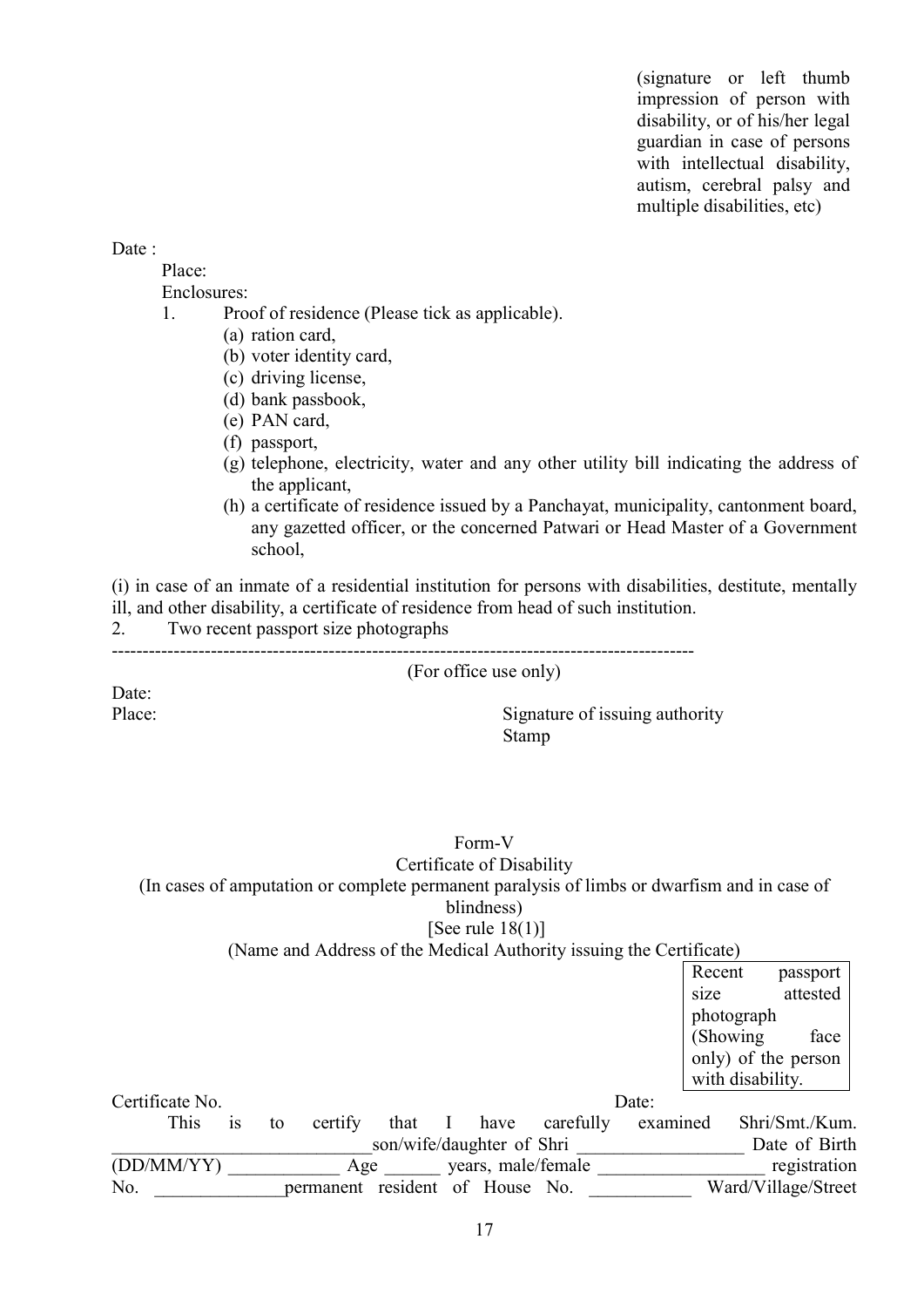## example of Post Office and District District State -\_\_\_\_\_\_\_\_\_\_\_\_\_\_\_\_, whose photograph is affixed above, and am satisfied that:

(A) he/she is a case of:

- locomotor disability
- dwarfism
- blindness
	- (Please tick as applicable)

 $(B)$  the diagnosis in his/her case is

(A) he/she has  $\%$  (in figure) percent (in words) permanent locomotor disability/dwarfism/blindness in relation to his/her \_\_\_\_\_\_ (part of body) as per guidelines ( ……………number and date of issue of the guidelines to be specified).

2. The applicant has submitted the following document as proof of residence:-

| Nature of Document | Date of Issue | Details of authority issuing<br>certificate |
|--------------------|---------------|---------------------------------------------|
|                    |               |                                             |

(Signature and Seal of Authorised Signatory of notified Medical Authority)

Signature/thumb impression of the person in whose favour certificate of disability is issued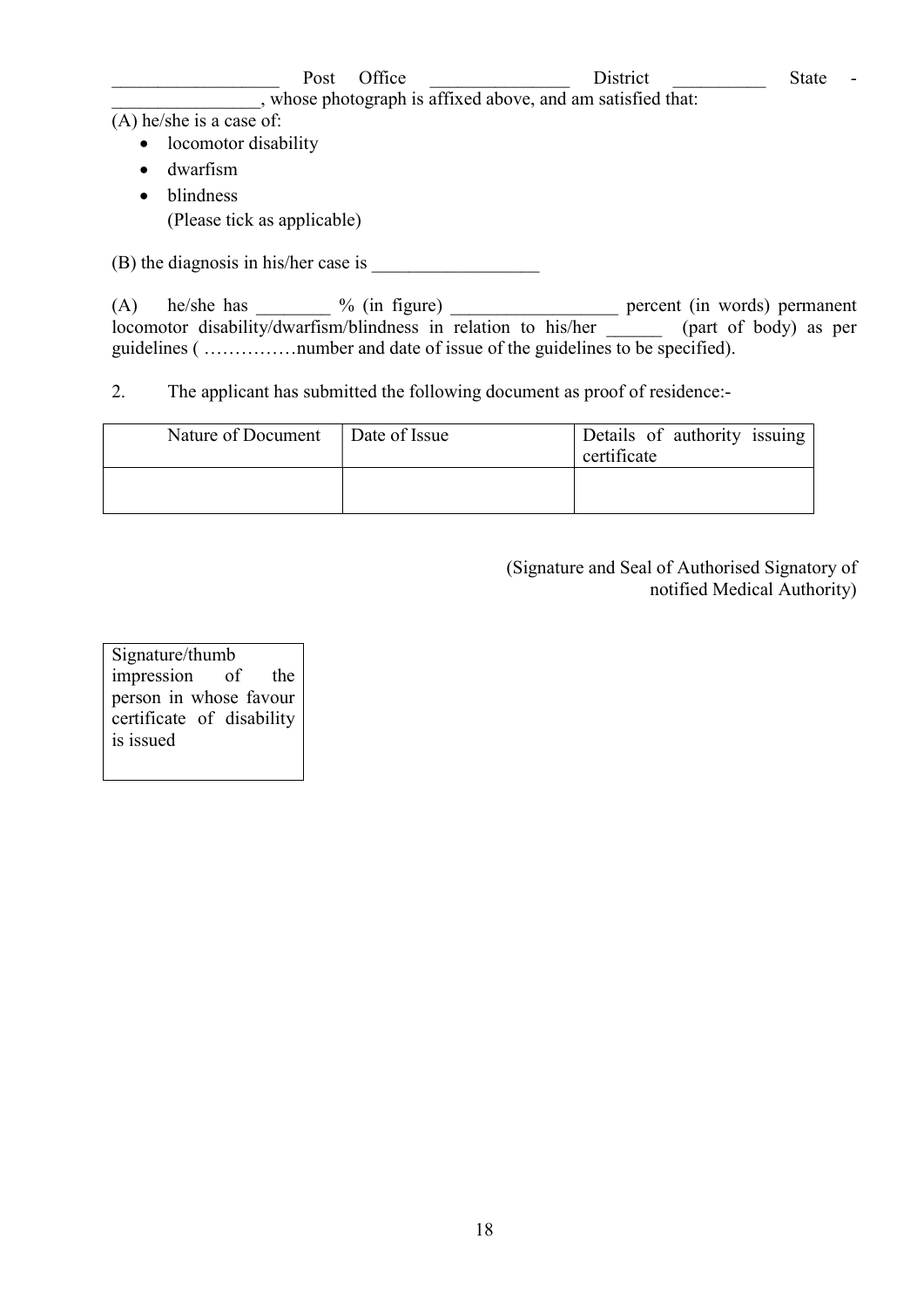## Form - VI

#### Certificate of Disability

(In cases of multiple disabilities)

## [See rule 18(1)]

(Name and Address of the Medical Authority issuing the Certificate)

| Recent              | passport |  |  |  |  |
|---------------------|----------|--|--|--|--|
| size                | attested |  |  |  |  |
| photograph          |          |  |  |  |  |
| (Showing            | face     |  |  |  |  |
| only) of the person |          |  |  |  |  |
| with disability.    |          |  |  |  |  |

Certificate No. Date:

| This is             |  |  |             |                                                             |                                 | to certify that we have carefully examined Shri/Smt./Kum.                 |
|---------------------|--|--|-------------|-------------------------------------------------------------|---------------------------------|---------------------------------------------------------------------------|
|                     |  |  |             | son/wife/daughter                                           | of                              | Shri                                                                      |
|                     |  |  |             | Date of Birth (DD/MM/YY)                                    |                                 | Age<br>$\mathcal{L} = \{ \mathcal{L} \mid \mathcal{L} \in \mathcal{L} \}$ |
| years, male/female  |  |  |             |                                                             |                                 |                                                                           |
| Registration No.    |  |  |             |                                                             | permanent resident of House No. |                                                                           |
| Ward/Village/Street |  |  | Post Office |                                                             | District                        | State                                                                     |
|                     |  |  |             | , whose photograph is affixed above, and am satisfied that: |                                 |                                                                           |

(A) he/she is a case of Multiple Disability. His/her extent of permanent physical impairment/disability has been evaluated as per guidelines (……………number and date of issue of the guidelines to be specified) for the disabilities ticked below, and is shown against the relevant disability in the table below:

| S. No | Disability                     | Affected                | Diagnosis | physical<br>Permanent |
|-------|--------------------------------|-------------------------|-----------|-----------------------|
|       |                                | of<br>part              |           | impairment/mental     |
|       |                                | body                    |           | disability (in $\%$ ) |
| 1.    | Locomotor disability           | $\circleda$             |           |                       |
| 2.    | Muscular Dystrophy             |                         |           |                       |
| 3.    | Leprosy cured                  |                         |           |                       |
| 4.    | Dwarfism                       |                         |           |                       |
| 5.    | Cerebral Palsy                 |                         |           |                       |
| 6.    | <b>Acid attack Victim</b>      |                         |           |                       |
| 7.    | Low vision                     | $\#$                    |           |                       |
| 8.    | <b>Blindness</b>               | #                       |           |                       |
| 9.    | Deaf                           | $\mathbf f$             |           |                       |
| 10.   | Hard of Hearing                | $\overline{\mathbf{f}}$ |           |                       |
| 11.   | Speech and Language            |                         |           |                       |
|       | disability                     |                         |           |                       |
| 12.   | <b>Intellectual Disability</b> |                         |           |                       |
| 13.   | Specific<br>Learning           |                         |           |                       |
|       | Disability                     |                         |           |                       |
| 14.   | Autism<br>Spectrum             |                         |           |                       |
|       | Disorder                       |                         |           |                       |
| 15.   | Mental illness                 |                         |           |                       |
| 16.   | Chronic Neurological           |                         |           |                       |
|       | Conditions                     |                         |           |                       |
| 17.   | Multiple sclerosis             |                         |           |                       |
| 18.   | Parkinson's disease            |                         |           |                       |
| 19.   | Haemophilia                    |                         |           |                       |
| 20.   | Thalassemia                    |                         |           |                       |
| 21.   | Sickle Cell disease            |                         |           |                       |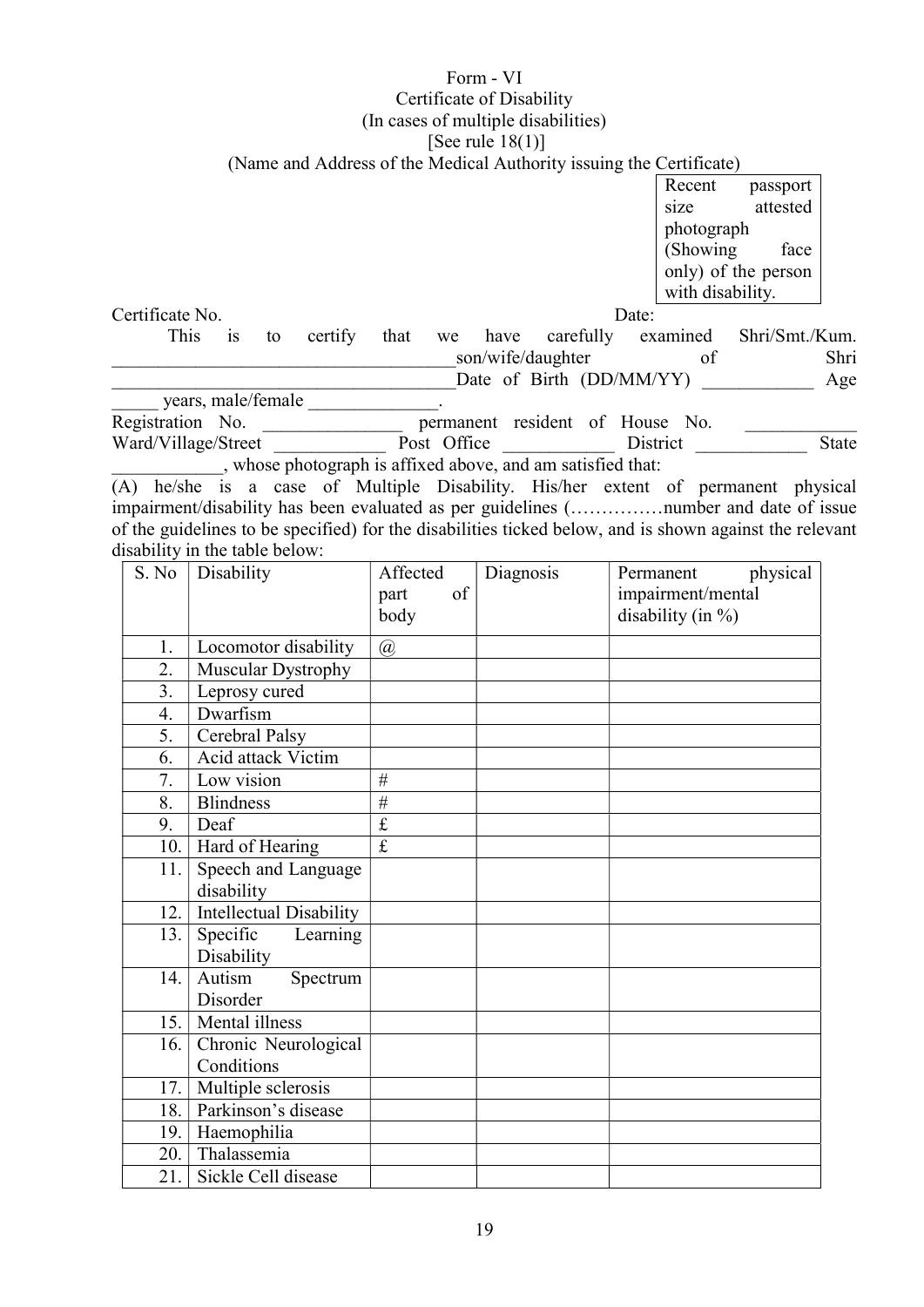| (B) In the light of the above, his/her over all permanent physical impairment as per guidelines<br>(number and date of issue of the guidelines to be specified), is as follows : -                                                                                                                                                                                                                                              |                                                                               |                                                 |  |  |  |  |  |  |
|---------------------------------------------------------------------------------------------------------------------------------------------------------------------------------------------------------------------------------------------------------------------------------------------------------------------------------------------------------------------------------------------------------------------------------|-------------------------------------------------------------------------------|-------------------------------------------------|--|--|--|--|--|--|
| In figures : $\overline{\phantom{a}}$ - $\overline{\phantom{a}}$ - $\overline{\phantom{a}}$ - $\overline{\phantom{a}}$ - $\overline{\phantom{a}}$ - $\overline{\phantom{a}}$ - $\overline{\phantom{a}}$ - $\overline{\phantom{a}}$ - $\overline{\phantom{a}}$ - $\overline{\phantom{a}}$ - $\overline{\phantom{a}}$ - $\overline{\phantom{a}}$ - $\overline{\phantom{a}}$ - $\overline{\phantom{a}}$ - $\overline{\phantom{a}}$ |                                                                               |                                                 |  |  |  |  |  |  |
| 2. This condition is progressive/non-progressive/likely to improve/not likely to improve.<br>3. Reassessment of disability is :<br>(i) not necessary,<br>or                                                                                                                                                                                                                                                                     |                                                                               |                                                 |  |  |  |  |  |  |
| shall be valid till -----                                                                                                                                                                                                                                                                                                                                                                                                       |                                                                               |                                                 |  |  |  |  |  |  |
|                                                                                                                                                                                                                                                                                                                                                                                                                                 | (DD)                                                                          | (MM)<br>(YY)                                    |  |  |  |  |  |  |
| e.g. Left/right/both arms/legs<br>$^{\textregistered}$                                                                                                                                                                                                                                                                                                                                                                          |                                                                               |                                                 |  |  |  |  |  |  |
| $\#$<br>e.g. Single eye                                                                                                                                                                                                                                                                                                                                                                                                         |                                                                               |                                                 |  |  |  |  |  |  |
| £<br>e.g. Left/Right/both ears                                                                                                                                                                                                                                                                                                                                                                                                  |                                                                               |                                                 |  |  |  |  |  |  |
|                                                                                                                                                                                                                                                                                                                                                                                                                                 | 4. The applicant has submitted the following document as proof of residence:- |                                                 |  |  |  |  |  |  |
| Nature of document                                                                                                                                                                                                                                                                                                                                                                                                              | Date of issue                                                                 | Details of authority issuing<br>certificate     |  |  |  |  |  |  |
|                                                                                                                                                                                                                                                                                                                                                                                                                                 |                                                                               |                                                 |  |  |  |  |  |  |
| Signature and seal of the Medical Authority.<br>5.                                                                                                                                                                                                                                                                                                                                                                              |                                                                               |                                                 |  |  |  |  |  |  |
|                                                                                                                                                                                                                                                                                                                                                                                                                                 |                                                                               |                                                 |  |  |  |  |  |  |
| Name and Seal of Member                                                                                                                                                                                                                                                                                                                                                                                                         | Name and Seal of Member                                                       | of<br>Seal<br>Name<br>the<br>and<br>Chairperson |  |  |  |  |  |  |
|                                                                                                                                                                                                                                                                                                                                                                                                                                 |                                                                               |                                                 |  |  |  |  |  |  |

Signature/thumb impression of the person in whose favour certificate of disability is issued.

## Form – VII Certificate of Disability (In cases other than those mentioned in Forms V and VI) (Name and Address of the Medical Authority issuing the Certificate) (See rule 18(1))

|                                                                                               |                    |                                          |              | Recent<br>size | passport<br>attested |              |
|-----------------------------------------------------------------------------------------------|--------------------|------------------------------------------|--------------|----------------|----------------------|--------------|
|                                                                                               |                    |                                          |              | photograph     |                      |              |
| Certificate No.                                                                               | Date:              |                                          |              | (Showing)      |                      | face         |
| This is to certify that I have carefully examined                                             |                    |                                          |              | only)          | of                   | the          |
| Shri/Smt/Kum                                                                                  |                    |                                          | son          | person         |                      | with ri      |
|                                                                                               |                    | Date of Birth (D)                        |              | disability     |                      |              |
| Age                                                                                           | years, male/female | Registration No.                         |              |                |                      |              |
| permanent resident of House No.                                                               |                    | Ward/Village/Street                      |              |                |                      |              |
| Post Office                                                                                   | District           |                                          | <b>State</b> |                |                      |              |
| whose photograph is affixed above, and am satisfied that he/she is a                          |                    |                                          |              |                |                      | - of<br>case |
|                                                                                               |                    | disability. His/her extent of percentage |              |                |                      | physical     |
| impairment/disability has been evaluated as per guidelines (number and date of issue of the   |                    |                                          |              |                |                      |              |
| guidelines to be specified) and is shown against the relevant disability in the table below:- |                    |                                          |              |                |                      |              |
| S. No<br>Disability                                                                           | Affected           | Diagnosis                                | Permanent    |                | physical             |              |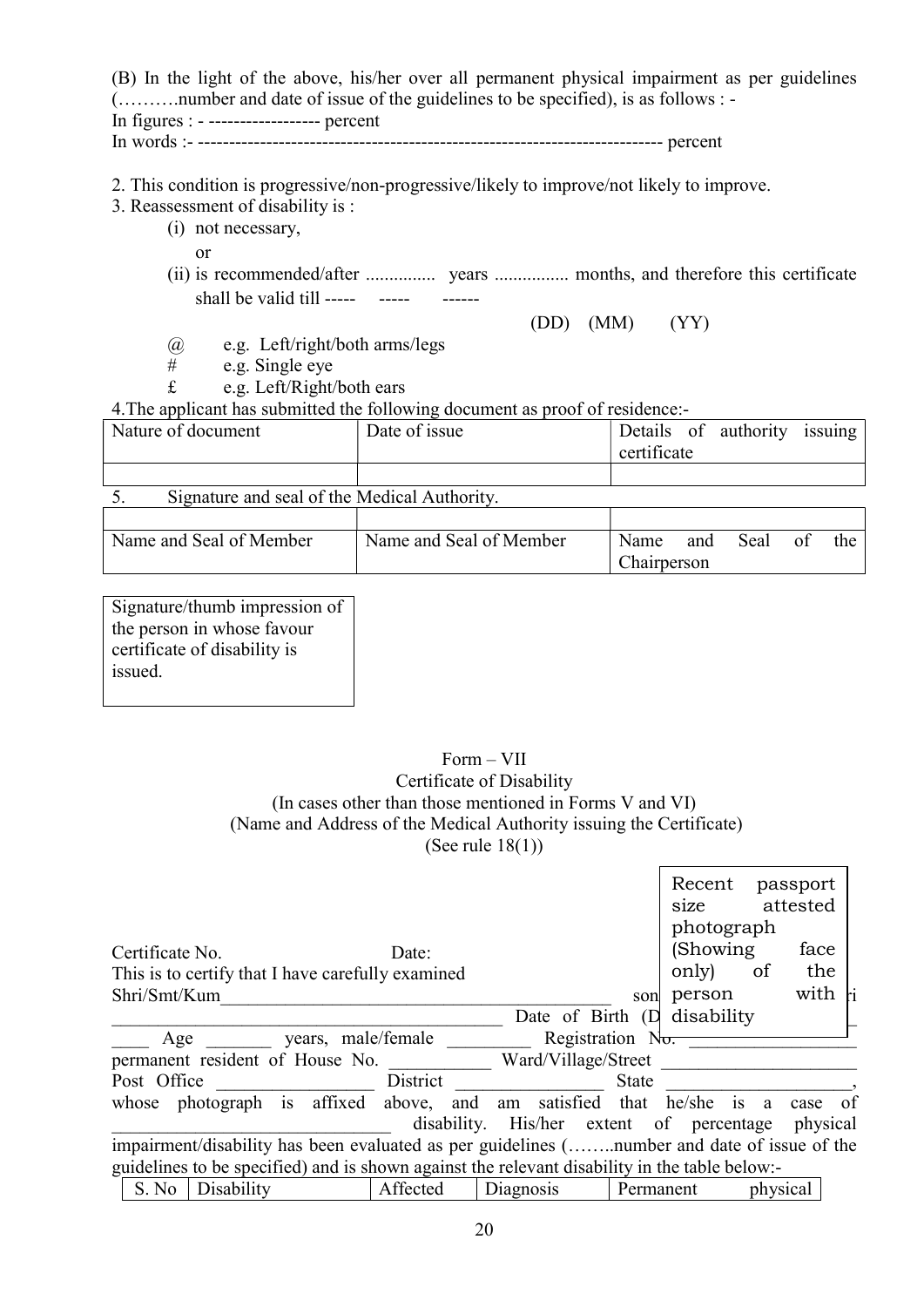|     |                                | part | of | impairment/mental     |
|-----|--------------------------------|------|----|-----------------------|
|     |                                | body |    | disability (in $\%$ ) |
| 1.  | Locomotor disability           | @    |    |                       |
| 2.  | Muscular Dystrophy             |      |    |                       |
| 3.  | Leprosy cured                  |      |    |                       |
| 4.  | Cerebral Palsy                 |      |    |                       |
| 5.  | Acid attack Victim             |      |    |                       |
| 6.  | Low vision                     | #    |    |                       |
| 7.  | Deaf                           | €    |    |                       |
| 8.  | Hard of Hearing                | €    |    |                       |
| 9.  | Speech and Language            |      |    |                       |
|     | disability                     |      |    |                       |
| 10. | <b>Intellectual Disability</b> |      |    |                       |
| 11. | Specific<br>Learning           |      |    |                       |
|     | Disability                     |      |    |                       |
| 12. | Autism<br>Spectrum             |      |    |                       |
|     | Disorder                       |      |    |                       |
| 13. | Mental illness                 |      |    |                       |
| 14. | Chronic Neurological           |      |    |                       |
|     | Conditions                     |      |    |                       |
| 15. | Multiple sclerosis             |      |    |                       |
| 16. | Parkinson's disease            |      |    |                       |
| 17. | Haemophilia                    |      |    |                       |
| 18. | Thalassemia                    |      |    |                       |
| 19. | Sickle Cell disease            |      |    |                       |

(Please strike out the disabilities which are not applicable)

2. The above condition is progressive/non-progressive/likely to improve/not likely to improve.

- 3. Reassessment of disability is:
- (i) not necessary, or

(ii) is recommended/after \_\_\_\_\_\_\_\_\_ years \_\_\_\_\_\_\_\_\_\_\_\_\_\_\_ months, and therefore this certificate shall be valid till  $(DD/MM/YY)$ 

 $(a)$  - eg. Left/Right/both arms/legs

- # eg. Single eye/both eyes
- $\epsilon$  eg. Left/Right/both ears

4. The applicant has submitted the following document as proof of residence:-

| .<br>Nature of document | Date of issue | Details of authority issuing<br>certificate |
|-------------------------|---------------|---------------------------------------------|
|                         |               |                                             |

(Authorised Signatory of notified Medical Authority) (Name and Seal)

> Countersigned {Countersignature and seal of the

Chief Medical Officer/Medical Superintendent/ Head of Government Hospital, in case the Certificate is issued by a medical authority who is not a Government servant (with seal)}

Signature/thumb impression of the person in whose favour certificate of disability is issued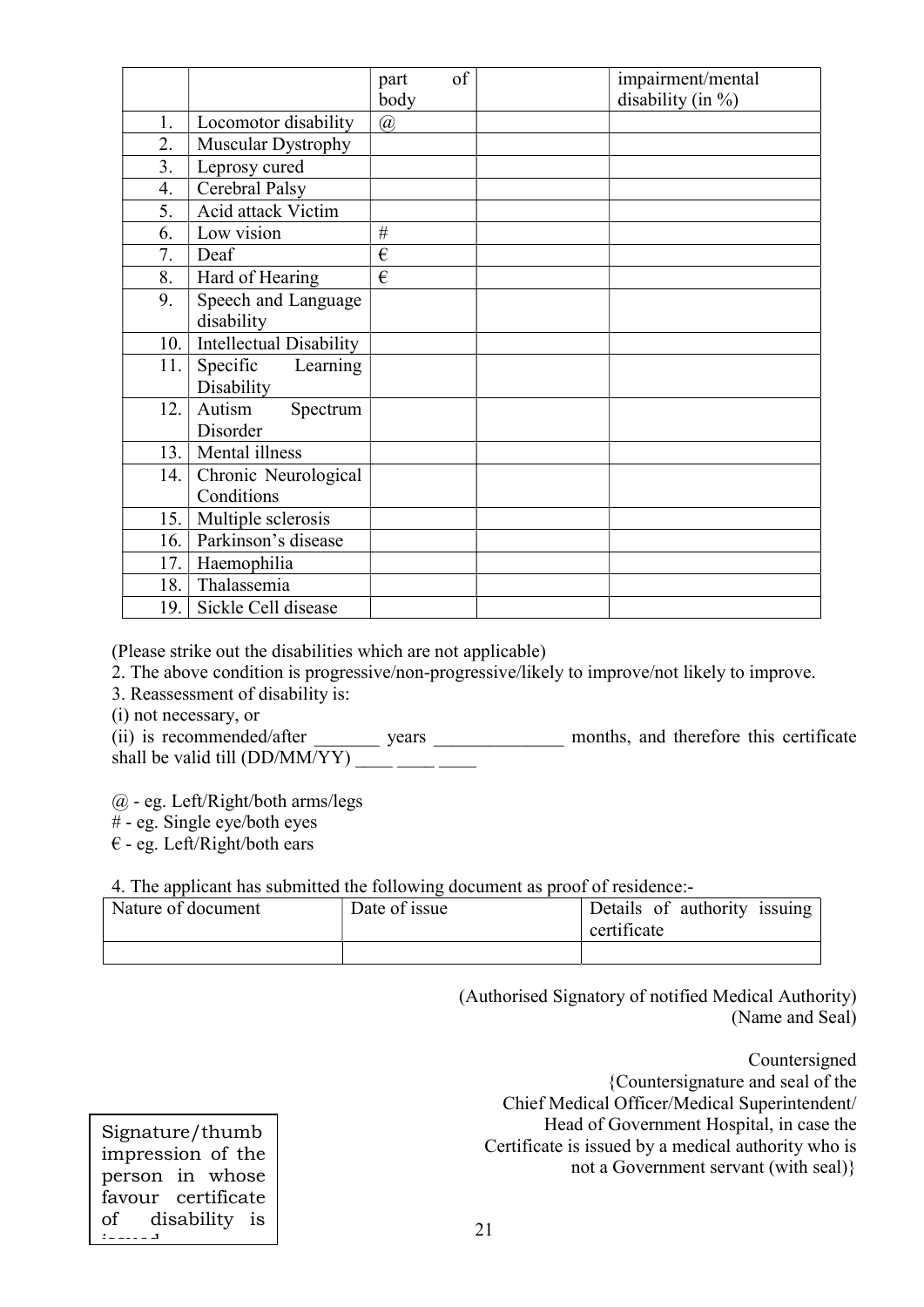Note.- In case this certificate is issued by a medical authority who is not a Government servant, it shall be valid only if countersigned by the Chief Medical Officer of the District

## FORM - VIII [Intimation of rejection of Application for Certificate of Disability] [See rule  $18(4)$ ] No. 2010 Dated :

To, (Name and address of applicant for Certificate of Disability) Sub: Rejection of Application for Certificate of Disability Sir/ Madam,

\_\_\_\_\_\_\_\_\_\_\_\_\_\_\_\_\_\_\_\_\_\_\_\_\_\_\_\_\_\_\_\_\_\_\_\_\_\_\_\_\_\_\_\_\_\_\_\_\_

Please refer to your application dated for issue of a Certificate of Disability for the following disability:

2. Pursuant to the above application, you have been examined by the undersigned/ Medical Authority on , and I regret to inform that, for the reasons mentioned below, it is not possible to issue a Certificate of Disability in your favour:

(i)

(ii)

 $(iii)$ 

 3. In case you are aggrieved by the rejection of your application, you may represent to\_\_\_\_\_\_\_\_\_\_\_\_\_\_\_\_ , requesting for review of this decision.

> Yours faithfully, (Authorised Signatory of the notified Medical Authority) (Name and Seal)